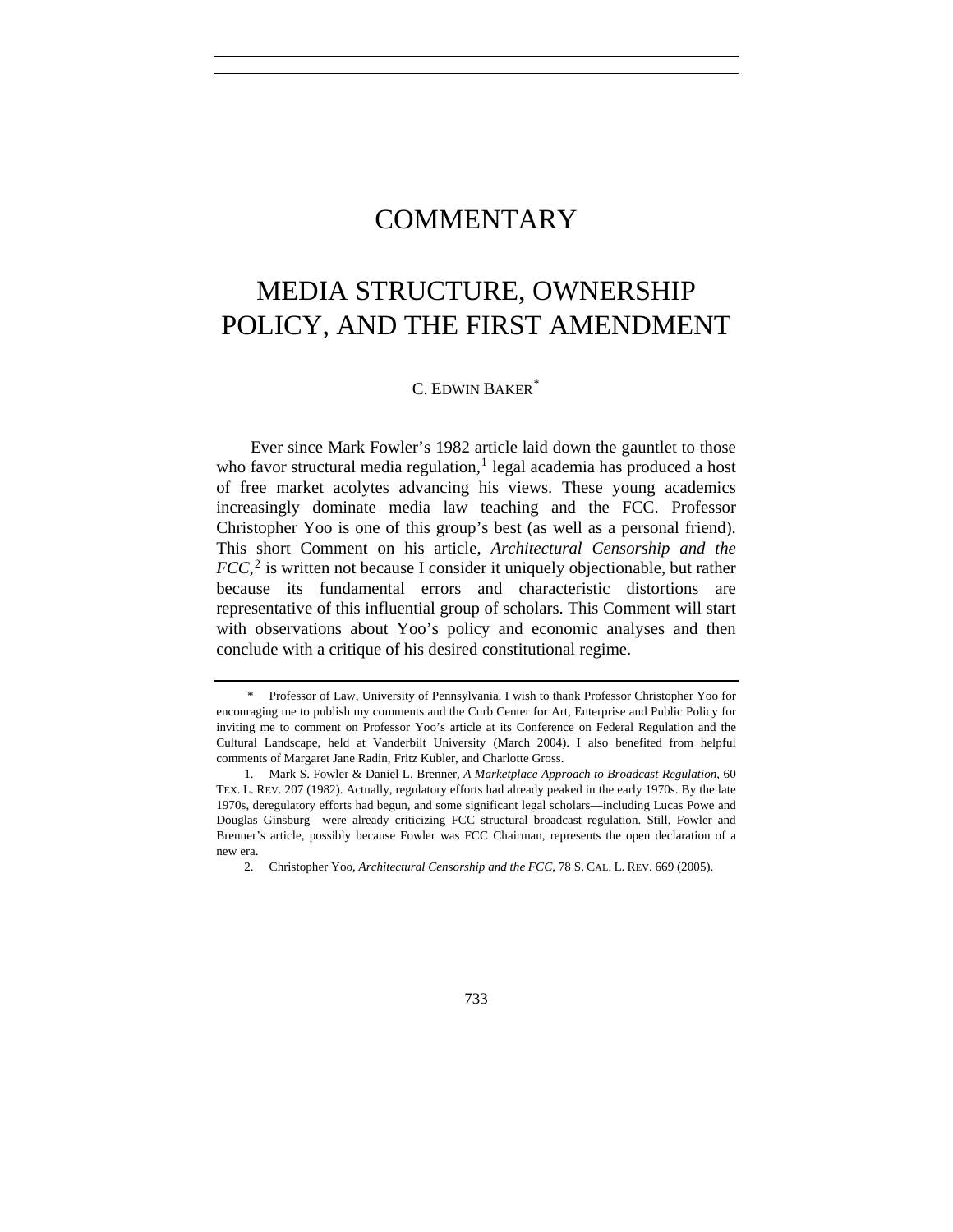# I. CASE STUDIES OF ARCHITECTURAL CENSORSHIP: OWNERSHIP CONCENTRATION

Yoo offers four examples of architectural censorship that he finds objectionable and favors having legally challenged and invalidated on First Amendment grounds. $3$  Each architecture or legal framework has, he says, the (usually unintended) consequence of "degrad[ing] the quantity, quality, and diversity of programming available."[4](#page-1-1) My critique is threefold: his discussion represents (1) inadequate normative or policy analyses; (2) simplistic, if not simply incorrect, economic analyses; and (3) misguided constitutional wishes. Of course, not all of the article is wrongheaded. Yoo's description of existing constitutional doctrine, for example, is careful and quite insightful, as far it goes. The task here, though, is to identify real problems, not real merits, in the article. Putting the constitutional points aside until later, and out of a need to be brief, the focus here will be on the normative framework and economic analysis in his discussions of ownership regulation—both horizontal concentration and what he describes as vertical integration. Because ownership issues are presently the most alive politically, the most important, and the most legally unresolved, and because they are the issues to which Yoo devotes the most attention, they are the chief focus of this Comment.

#### A. REASONS TO RESTRICT OWNERSHIP CONCENTRATION

Any normative evaluation of a legal regulation depends on an understanding of the goals it purports to further or the values it purports to embody. Thus, before turning to Yoo's analysis, it is important to roughly outline the most significant policy reasons for regulatory limits on media ownership concentration.<sup>[5](#page-1-2)</sup>

The first and single most important reason to resist concentration of media ownership derives from a certain vision of democracy. Of course, normative theories of democracy are controversial.<sup>[6](#page-1-3)</sup> Still, the major visions overlap in important ways. For many people (and most theories), true

<span id="page-1-0"></span> <sup>3.</sup> Yoo identifies each as illustrating architectural censorship. He comments that "one would hope that the First Amendment would provide a basis for identifying and redressing architectural censorship when it arises." Yoo, *supra* note 2, at 675.

<sup>4</sup>*. Id.* at 731.

<span id="page-1-3"></span><span id="page-1-2"></span><span id="page-1-1"></span> <sup>5.</sup> This subsection is adapted from testimony given before the Senate Committee on Commerce, Science & Transportation, Full Committee Hearing on Media Ownership (Sept. 28, 2004), *available at*  http://commerce.senate.gov/hearings/testimony.cfm?id=1321&wit\_id=3847. *See also* C. Edwin Baker, *Media Concentration: Giving Up on Democracy*, 54 FLA. L. REV. 839, 902–19 (2002).

 <sup>6.</sup> *See infra* note 96.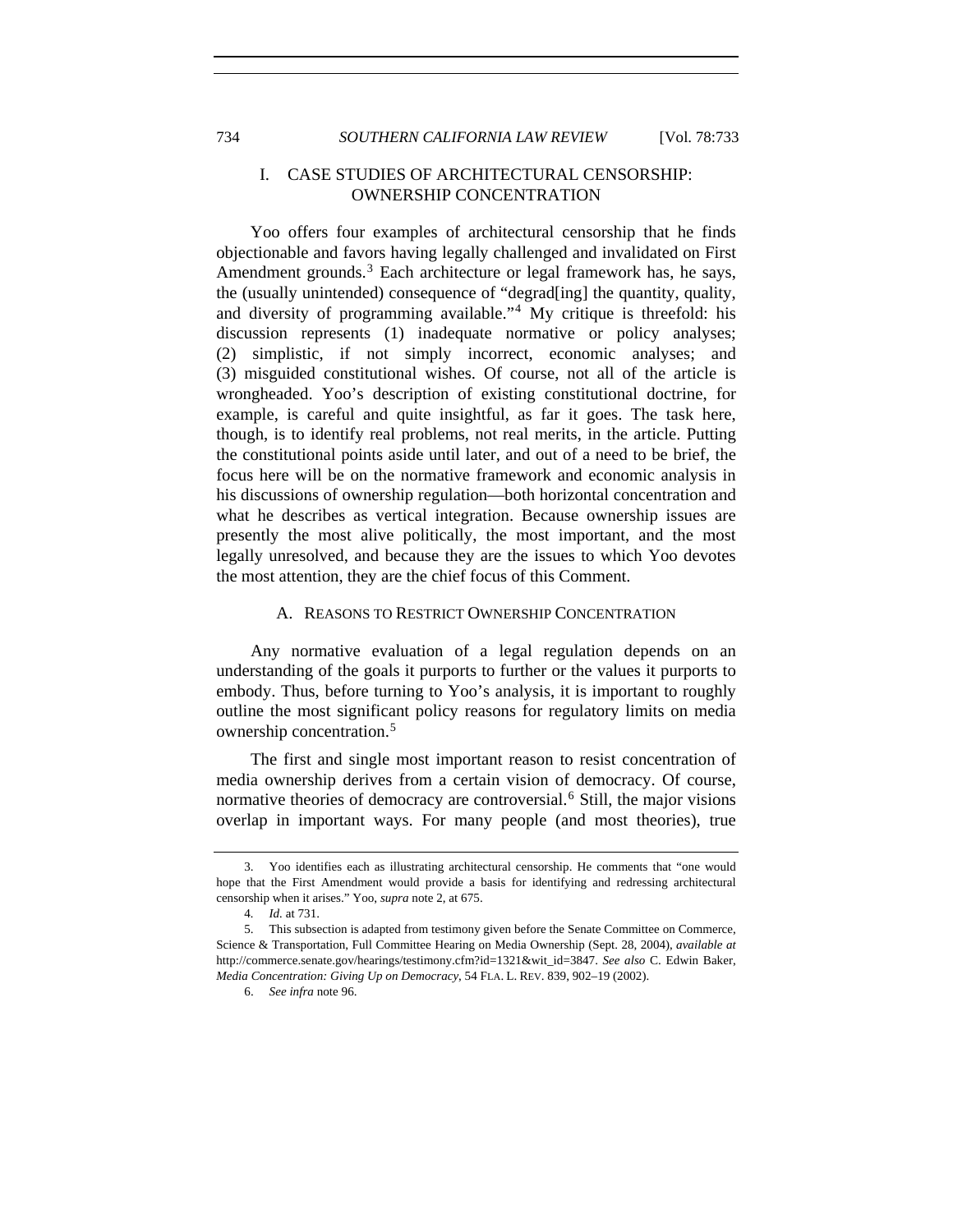democracy implies as wide as practical a dispersal of power within public discourse.[7](#page-2-0) Dispersal of ownership also may promote the availability and consumption of diverse content—but no theorist of whom I am aware believes that this will always be true.<sup>[8](#page-2-1)</sup> But democratic values mean that it makes a huge difference whether any lack of a particular type of diversity is imposed by a few powerful actors or reflects the independent judgments of many different people, for example, owners, with the ultimate power to determine content. The key goal, the key value, served by ownership dispersal is that it directly embodies a fairer, more democratic allocation of communicative power. This *distributive* value, combined with the points raised in the next paragraph, were probably what prompted nearly two million people to write, petition, or e-mail the FCC in opposition to reducing restrictions on concentration.<sup>[9](#page-2-2)</sup> Without more, and regardless of empirical investigations or controversial economic analyses, this value judgment provides a proper reason to oppose any media merger or to favor any policy designed to increase the number of separate owners of media entities. Of course, in some circumstances, countervailing considerations might properly provide a basis to limit the sway of an anti-concentration or anti-merger principle. The Supreme Court approved the propriety of essentially this value judgment when it held that strict limits on media crossownership were appropriate to prevent an "undue concentration of economic power" in the communications realm.<sup>[10](#page-2-3)</sup>

Second, the widest practical dispersal of media ownership provides two safeguards of inestimable democratic significance. Concentrated ownership in any local, state, or national community creates the possibility of an individual decisionmaker exercising enormous, undemocratic, largely unchecked, and potentially irresponsible power. Although this power may seldom or never be exercised, no democracy should risk the danger. Like the Constitutional separation of powers provisions, the fourth estate role of the press is designed in part to reduce the risk of abuses of power. In this sense, the widest possible dispersal of media power serves a structural role

<span id="page-2-0"></span> <sup>7.</sup> As argued below, Yoo is often misled by an almost exclusively commodity-based conception of value. He did occasionally offer, however, a more active or speaker-based view of free speech, for example, when he invoked "the *individual's* interest to engage in speech." Yoo, *supra* note 2, at 730 (emphasis added). Surely, however, contrary to Yoo, most people would find this interest as a reason to limit media concentration, not a reason to treat limits as presumptively objectionable because they restrict the communicative power of corporate conglomerates.

<sup>8</sup>*. See infra* note 20.

<span id="page-2-3"></span><span id="page-2-2"></span><span id="page-2-1"></span> <sup>9.</sup> Prometheus Radio Project v. FCC, 373 F.3d 372, 386 (3d Cir. 2004) (noting two million individual communications to the FCC).

 <sup>10.</sup> FCC v. Nat'l Citizens Comm. for Broad., 436 U.S. 775, 780 (1978).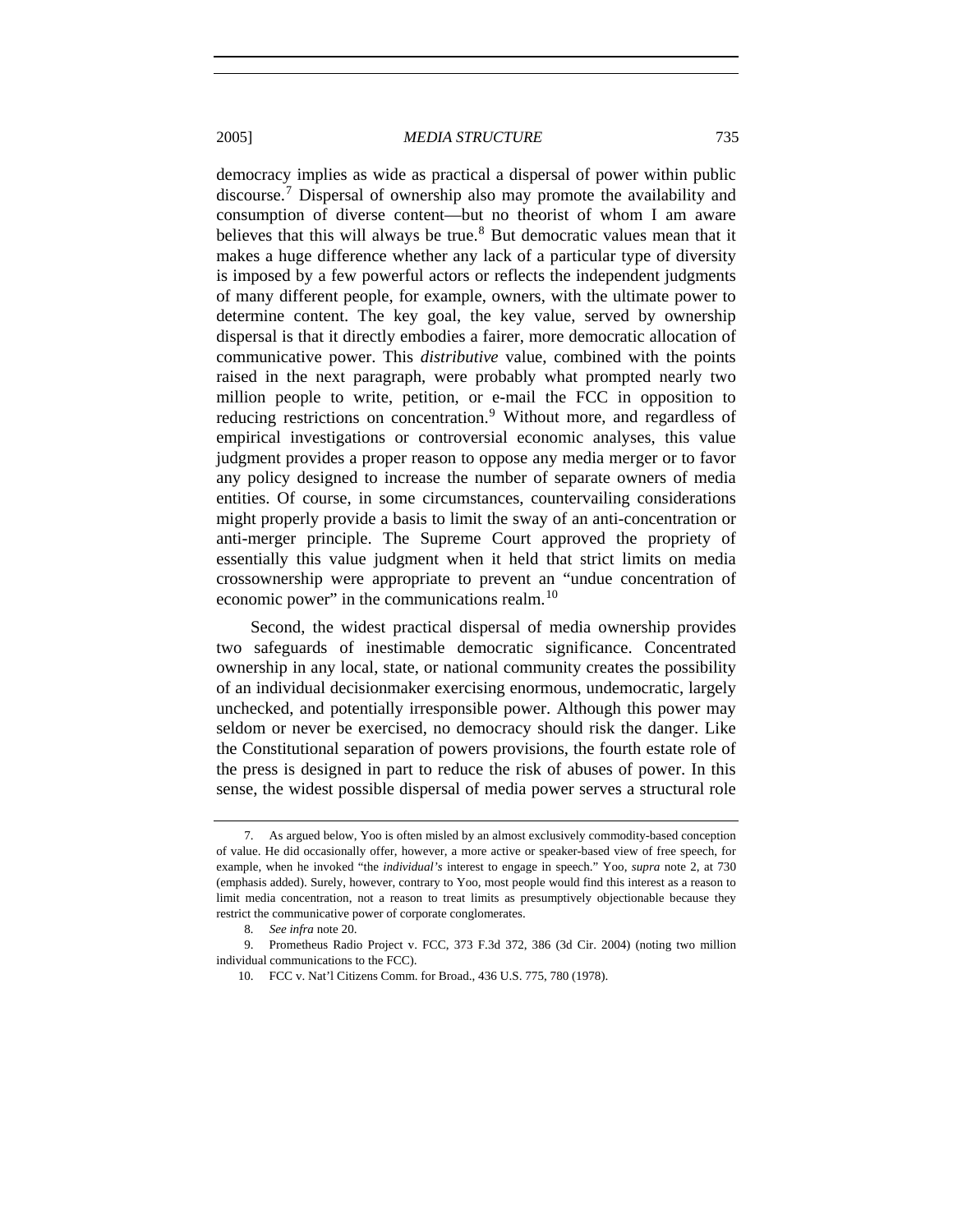in the democratic process independent of any commodity that it produces or distributes on a day-to-day basis. Structurally, dispersal of ownership prevents a potential "Berlusconi" effect. Whether American owners of media conglomerates will use their power to unequally and partisanly affect the public sphere cannot be predicted abstractly. Whether or not this is true of William R. Hearst's yellow journalism or Rupert Murdoch's commercial or political agenda,<sup>[11](#page-3-0)</sup> the undemocratic distribution and use of communicative power presents real dangers. German democracy did not benefit from Alfred Hugenberg's ability to use Germany's first media conglomerate to substantially contribute to Hitler's rise to power.<sup>[12](#page-3-1)</sup> Note, however, that this serious risk is not the sort that economic or typical social science empirical content analyses are well equipped to identify.

Ownership dispersal can also provide safety by increasing the number of ultimate decisionmakers who have the power to commit journalistic resources to exposing government or corporate corruption or identifying other societal problems. This larger number of independent decisionmakers is likely to increase the chances that at least one will identify contexts in which to make this socially valuable commitment of resources. Similarly, this larger number will normally make it more difficult for any outsider to persuade or bribe the salient media into silence. Roughly thirty-five years ago, the FCC relied on this point when emphasizing that its concern is with diversity of *sources*:

A proper objective is the maximum diversity of ownership . . . . We are of the view that 60 different licensees are more desirable than 50, and even that 51 are more desirable than 50 . . . . It might be the 51st licensee that would become the communication channel for a solution to a severe local social crisis.<sup>[13](#page-3-2)</sup>

The third argument is largely an economic one, combined with a sociological prediction. Economic theory predicts that media markets will radically fail to provide people with the media content they want.<sup>[14](#page-3-3)</sup> One reason for this relates to externalities, both positive and negative. For

<span id="page-3-0"></span><sup>11</sup>*. See* James Fallows, *The Age of Murdoch*, ATLANTIC MONTHLY, Sept. 2003, at 81, *available at* http://www.theatlantic.com/doc/prem/200309/fallows.

<span id="page-3-1"></span><sup>12</sup>*. See, e.g.*, Daniel C. Hallin & Paolo Mancini, COMPARING MEDIA SYSTEMS: THREE MODELS OF MEDIA AND POLITICS 155 (2004).

<span id="page-3-3"></span><span id="page-3-2"></span> <sup>13.</sup> Amendment of Sections 73.35, 73.240 and 73.636 of the Commission Rules Relating to Multiple Ownership of Standard, FM and Television Broadcast Stations, First Report and Order, 22 F.C.C.2d 306, 311 ¶ 21 (1970) [hereinafter 1970 Multiple Ownership Order]. Given this view, the only empirical issue affecting whether a merger is desirable is whether, after the merger, there are fewer independent media owners. Except under unusual circumstances, the answer should be clear.

<sup>14</sup>*. See generally* C. EDWIN BAKER, MEDIA, MARKETS, AND DEMOCRACY pt. I (2002).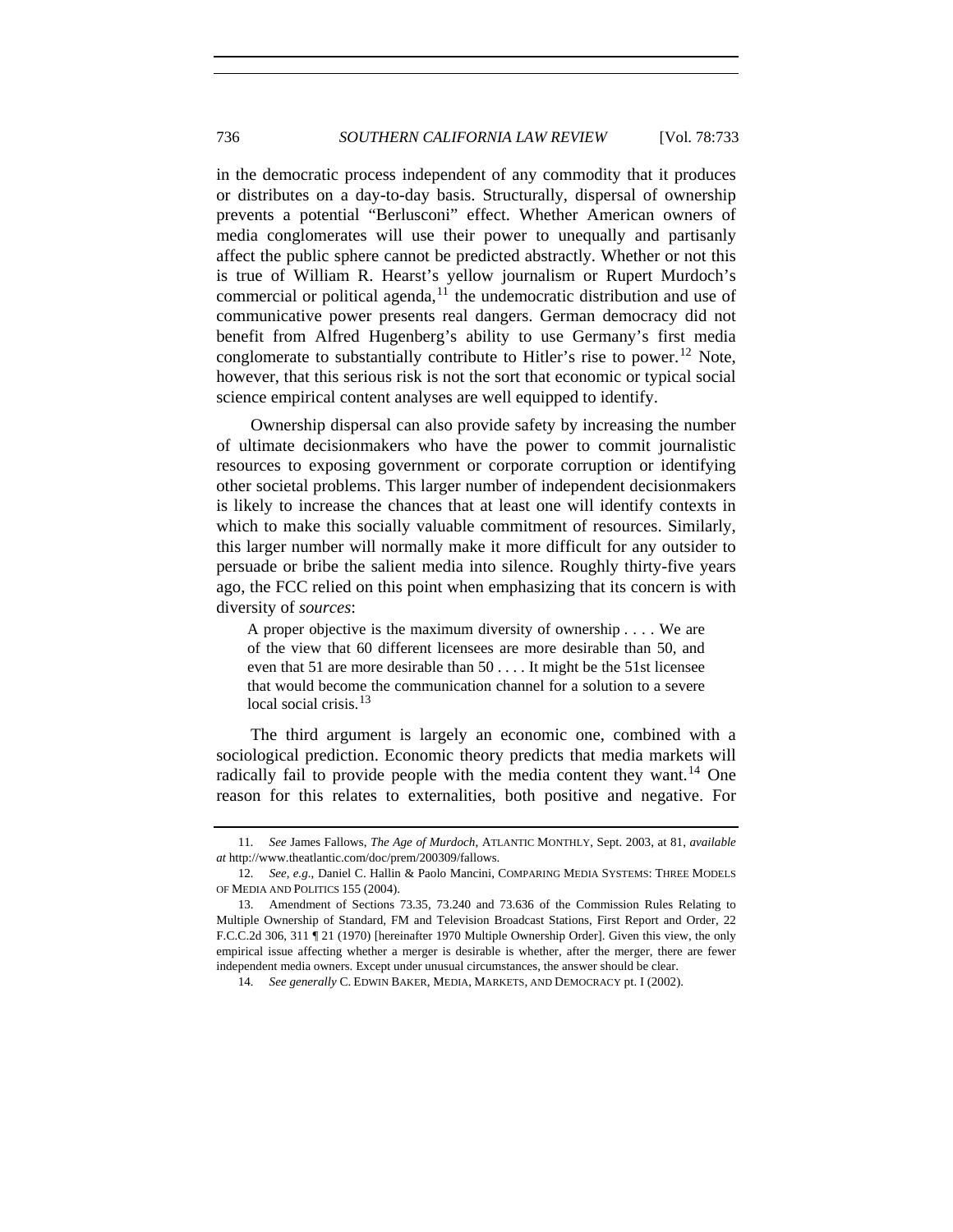example, if many nonreaders of a newspaper benefit from its high quality investigative journalism that deters or exposes corruption, those benefits to nonreaders do not generate revenue for the paper. The paper therefore has too little profit-based incentive to produce the good journalism that produces net value for society (that is, value net of its costs). People get less and the market-oriented firm produces less good journalism than people want because transaction costs and free rider effects prevent payments for results that, as individuals, people value. (Corresponding points apply to negative externalities, which include media consumers' antisocial or misguided behavior, ranging from violence to stupid voting, that affect people other than the immediate media consumer.) Additionally, monopolistic competition in the media realm results in successful media entities typically having particularly high operating profits.<sup>[15](#page-4-0)</sup> (High operating profits are generally recognized to exist,  $^{16}$  $^{16}$  $^{16}$  although the accuracy of my account of why this is true is not especially important here.)

<span id="page-4-0"></span> <sup>15.</sup> The classic text on this type of competition and industry structure is EDWARD HASTINGS CHAMBERLIN, THE THEORY OF MONOPOLISTIC COMPETITION: A RE-ORIENTATION OF THE THEORY OF VALUE (8th ed. 1969). Yoo has also applied Chamberlin's theory of monopolistic competition to the media realm. In doing so, he recognized conditions—high fixed costs (compare high first copy costs), a sufficiently low number of (major?) competing products, strong product differentiation, and "asymmetric preferences" (that is, consumers differing among themselves about the comparative desirability of different products)—which allow firms to obtain long-term (as well as short term) supracompetitive profits. *Compare* Yoo, *supra* note 2, at 711 n.191, *with* Christopher S. Yoo, *Rethinking the Commitment to Free, Local Television*, 52 EMORY L.J. 1579, 1607–08, 1627 (2003) [hereinafter *Rethinking the Commitment*]. In both Yoo's and my work (which in this regard is substantially similar), monopolistic competition is only one element of the analysis, with the nonrivalrous use element of public good theory also being central; this combination supports my claim that supracompetitive profits will be endemic to monopolistic competition that exists in the media realm. *Compare Rethinking the Commitment*, *supra*, *with* C. EDWIN BAKER, ADVERTISING AND A DEMOCRATIC PRESS 3, 20–24, 73–76 (1994), *and* BAKER, *supra* note 14, at 20–40. There are two primary differences between our accounts: (1) my analysis of how this competition in the media realm, particularly as exacerbated by advertising, mega-products, and price discrimination, can sometimes cause a reduction in total surplus (that is, how competition can exacerbate inefficiency by causing the failure of many media products that produce large consumer surpluses); and (2) an explanation for why precisely democratically important media products are likely to be especially subject to this negative effect. Thus, though our accounts are substantially similar (except for Yoo's much more informed and extensive reliance on existing economic literature), our greatest differences lie in my empirical predictions (which seem supported, *see infra* note 16) and my greater engagement in a democraticoriented normative analysis.

<span id="page-4-1"></span> <sup>16.</sup> According to an FCC study, in 2000 average profits as a percentage of revenues of network affiliate TV stations was over 30.2%, and for the comparatively few independent stations it was 42.3%, as compared to 6.8% for the 500 largest industrial corporations. JONATHAN LEVY, MARCELINO FORD-LIVENE & ANNE LEVINE, BROADCAST TELEVISION: SURVIVOR IN A SEA OF COMPETITION 34 tbl.16 (Office of Plans & Policy, FCC, 37 Working Paper Series, 2002), *available at*  http://hraunfoss.fcc.gov/edocs\_public/attachmatch/DOC-226838A22.doc. Given heavy debt in the media industry paid in the form of interest, cash flow may be the more relevant criterion and it is much higher, often adding ten to twenty or more percentage points to the profitability percentage. *See id.* at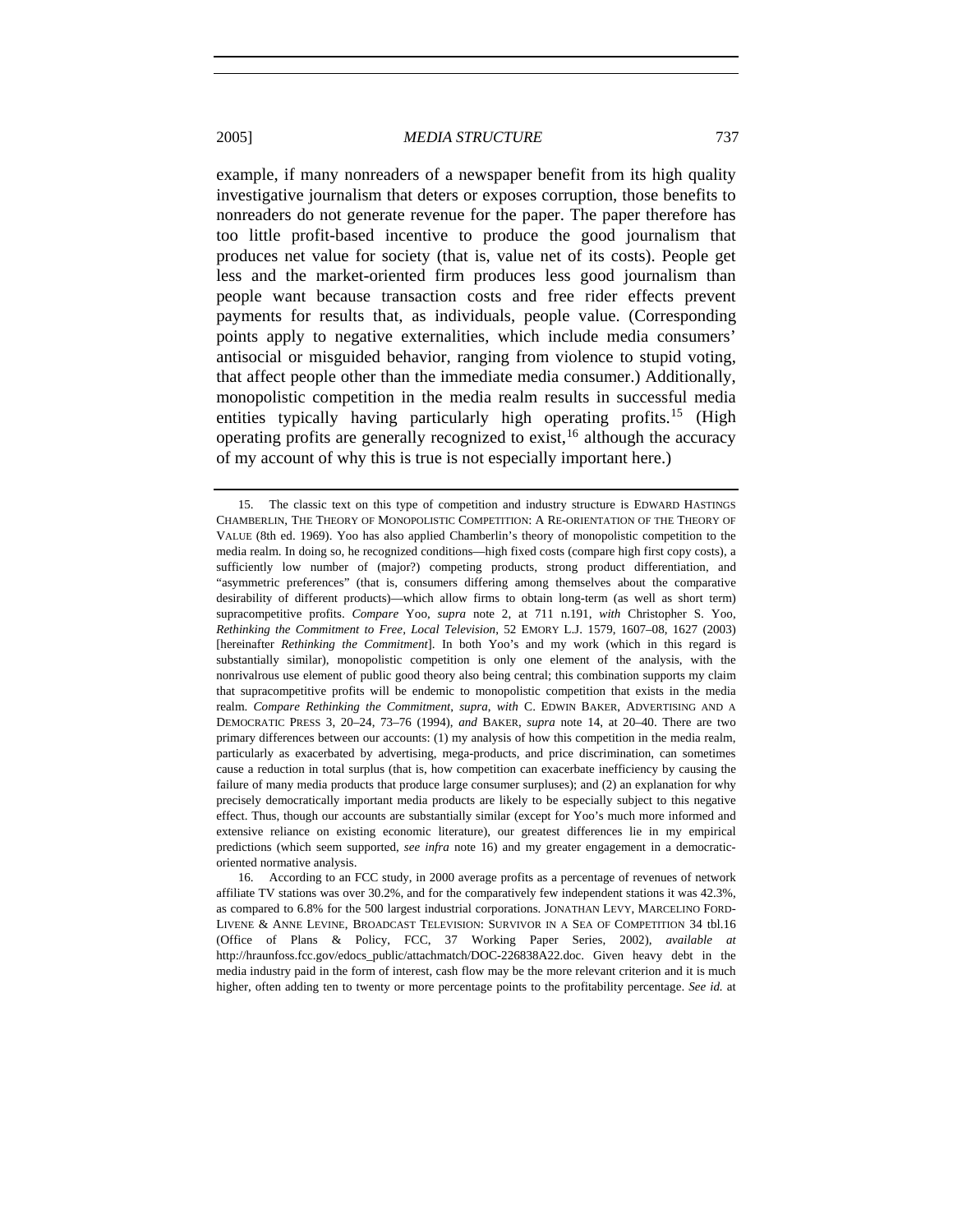Given these two facts about typical media markets, the structural or architectural goals ought to include getting ownership into the hands of people *most likely* to devote a large portion of the media entities' potentially high operating profits to providing better journalism producing positive externalities—rather than to maximizing the bottom line. My sociological prediction is that both high- and mid-level executives of most large, publicly traded media companies often measure their success and are rewarded largely based on the profits their enterprises produce.<sup>[17](#page-5-0)</sup> In contrast, heads of smaller, more local, especially individual or family-based entities, often self-identify with the quality of their firms' journalistic efforts and service to community. They value the acknowledgment of this service among people in their community as well as by their fellow journalistic professionals.

Direct *structural* pressures caused by corporate mergers can exacerbate the resulting firms' undesirable focus on profit-maximization. The buyer most willing and best able to capitalize the purchased entity's potential profits is able to make the highest buyout bid. But when successful, this price locks the purchaser into needing to maximize operating profits to cover the cost of the indebtedness created by the bid. In contrast, the original or long term owner is freer to use, often she will have been "inefficiently"<sup>[18](#page-5-1)</sup> using, that potential income to provide better quality

<span id="page-5-1"></span> 18. The quotes reflect my claim that this practice *is not* inefficient from a social perspective but seems that way from the perspective of anyone who tends to equate efficiency with profit-maximizing use of resources—especially from the perspective of the buy-out firm for whom this creates a profit-

<sup>33.</sup> Similar strong gross profitability exists in the radio industry—and Clear Channel, the country's largest radio station operator with about 1200 stations, reportedly obtained an annual gross profit to revenue rate of between 26% and 29% between 2001 and 2003. GEORGE WILLIAMS & SCOTT ROBERTS, FORMAT AND FINANCE: RADIO INDUSTRY REVIEW 2002, at 4 (FCC, Media Bureau Staff Research Paper, 2002), *available at* http://hraunfoss.fcc.gov/edocs\_public/attachmatch/DOC-226838A20.doc; Clear Channel Communications, Inc., LEXIS CoreData U.S. Institutional Database (on file with the *Southern California Law Review*). The average profit margins in 1998 of seventeen publicly traded newspapers was 18.6, while the reported operating cash flow or EBITA (earnings before interest, taxes, depreciation, and amortization) of the thirteen companies reporting this figure was 27%. GILBERT CRANBERG, RANDALL BEZANSON & JOHN SOLOSKI, TAKING STOCK: JOURNALISM AND THE PUBLICLY TRADED NEWSPAPER COMPANY 34, 37 (2001).

<span id="page-5-0"></span><sup>17.</sup> *See* CRANBERG ET AL., *supra* note 16, at 8. Research into newspapers has generally found (unsurprisingly) that increasing the number of journalists leads to a higher quality paper. Relevant to the current point, a study of mid-sized newspapers found that, statistically and holding other factors constant, public ownership (that is, subjecting the newspapers to shareholder demand) leads to higher profits and a staff of fewer journalists. In fact, a higher profit margin and public ownership independently correlate with fewer journalists and, presumably through this effect, with a lower quality paper. *See* Stephen Lacy & Alan Blanchard, *The Impact of Public Ownership, Profits, and Competition on Number of Newsroom Employees and Starting Salaries in Mid-Sized Daily Newspapers*, 80 JOURNALISM & MASS COMM. Q. 949 (2003).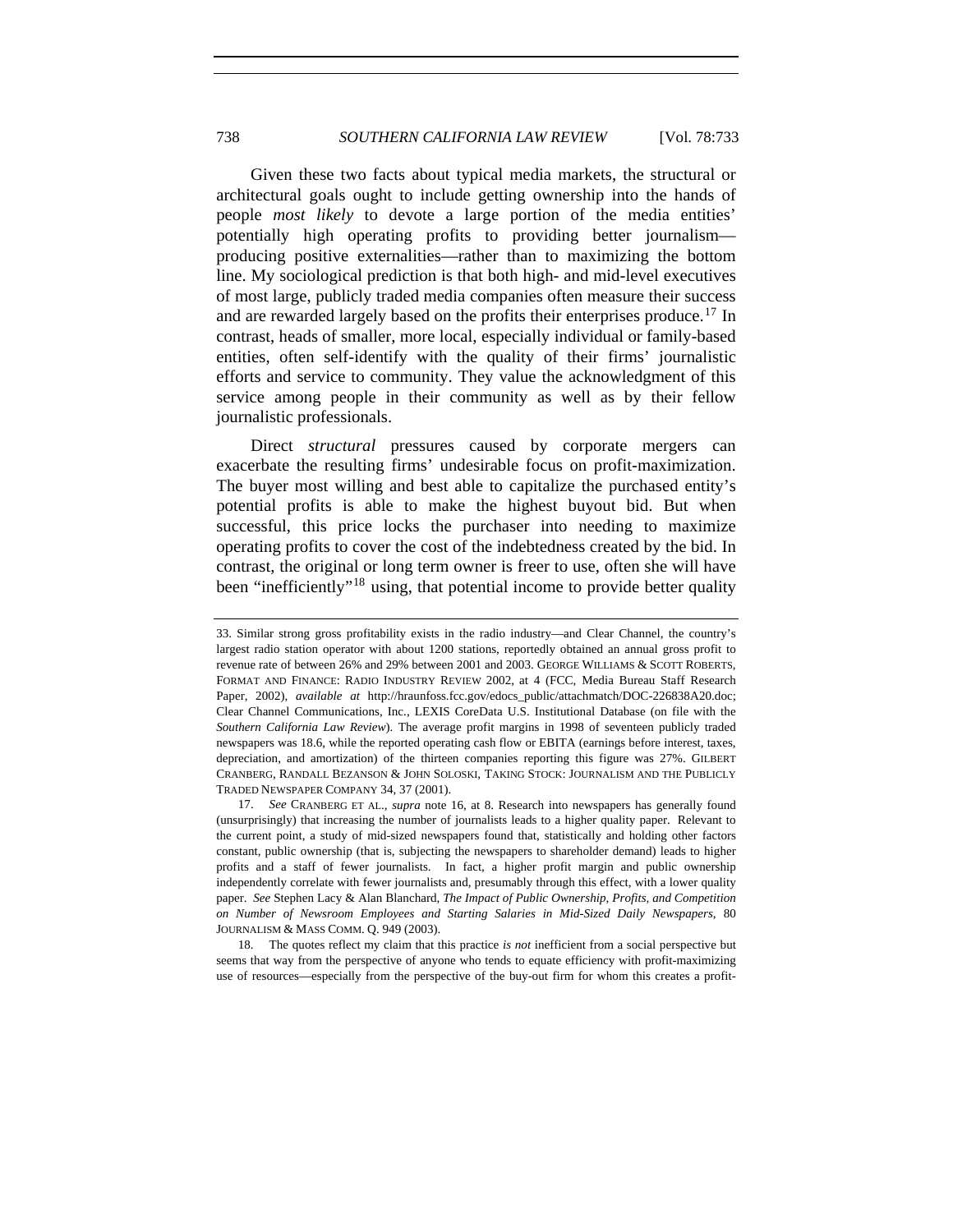products—by hiring more journalists, providing more hard news, and doing more investigations.

The fourth point begins with the recognition that the ideal legislative or regulatory media policy is not only debatable and reflects experience but also changes with changed circumstances. Entrenched groups always have momentum and political advantage over undeveloped alternatives. The media context, because of the media's unique role in relation to politically salient public opinion, intensifies this problem. This problem can be further exacerbated if a few of these entities become too powerful. Then the likelihood diminishes that subsequent debates and decisions, especially in Congress, but also at the FCC, will reflect lawmakers' or FCC professionals and commissioners' true, informed, and thoughtful evaluation of the public interest. Rather, concentration increases the likelihood that the economic interests of these huge media conglomerates will largely control the policy debates and legal outcomes.

#### B. OWNERSHIP RESTRICTIONS AS (UNDESIRABLE) CENSORSHIP

With this backdrop of objections to media concentration, consider Yoo's argument. He suggests that the FCC's rationales for ownership restrictions, and the only justifications he considers, have been premised on "the need to protect competition and the need to promote a diversity of programming and viewpoints."[19](#page-6-0) Yoo observes that commentators have come out both ways on whether ownership limits actually serve diversity. Originally,<sup>[20](#page-6-1)</sup> he (incorrectly) asserted that one group (which includes this commentator) adopts the categorical position that increases in media

making opportunity. To put it provocatively, the question is whether to see efficiency from the perspective of capital or of people—efficient at producing profit or welfare respectively.

 <sup>19.</sup> Yoo, *supra* note 2, at 689 (footnote omitted).

<span id="page-6-1"></span><span id="page-6-0"></span> <sup>20.</sup> Although Yoo now agrees that this mischaracterizes the alternative positions and has accordingly changed his final text, I have retained my original reference primarily because it illustrates more starkly the perspective that continues to plague Yoo's analysis. Both his original and revised versions want to characterize two conflicting positions about the effect of concentration on "the quantity and diversity" of media content and then present his more nuanced third position. The curiosity is that he presents no reason to think that the first group, those critical of media concentration, could not completely agree with both the less intuitive observation of the second group and with Yoo's claim of complexity. In fact, at least some of them do (and the others are not concerned enough about what Yoo seems to view as the central issue to comment on it). *Compare id.* at 692, *with* Ronald J. Krotoszynski, Jr. & A. Richard M. Blaiklock, *Enhancing the Spectrum: Media Power, Democracy, and the Marketplace of Ideas*, 2000 U. ILL. L. REV. 813, 831–32, *and* BAKER, *supra* note 14, at 34. In other words, Yoo has not managed to describe contending positions. Yoo's difficulty reflects his continued assumption that scholars' policy-based disagreements will involve concerns with and predictions about commodities. *See infra* note 28. In contrast, all the commentators critical of concentration treat the primary issue as concentration's relevance for democracy.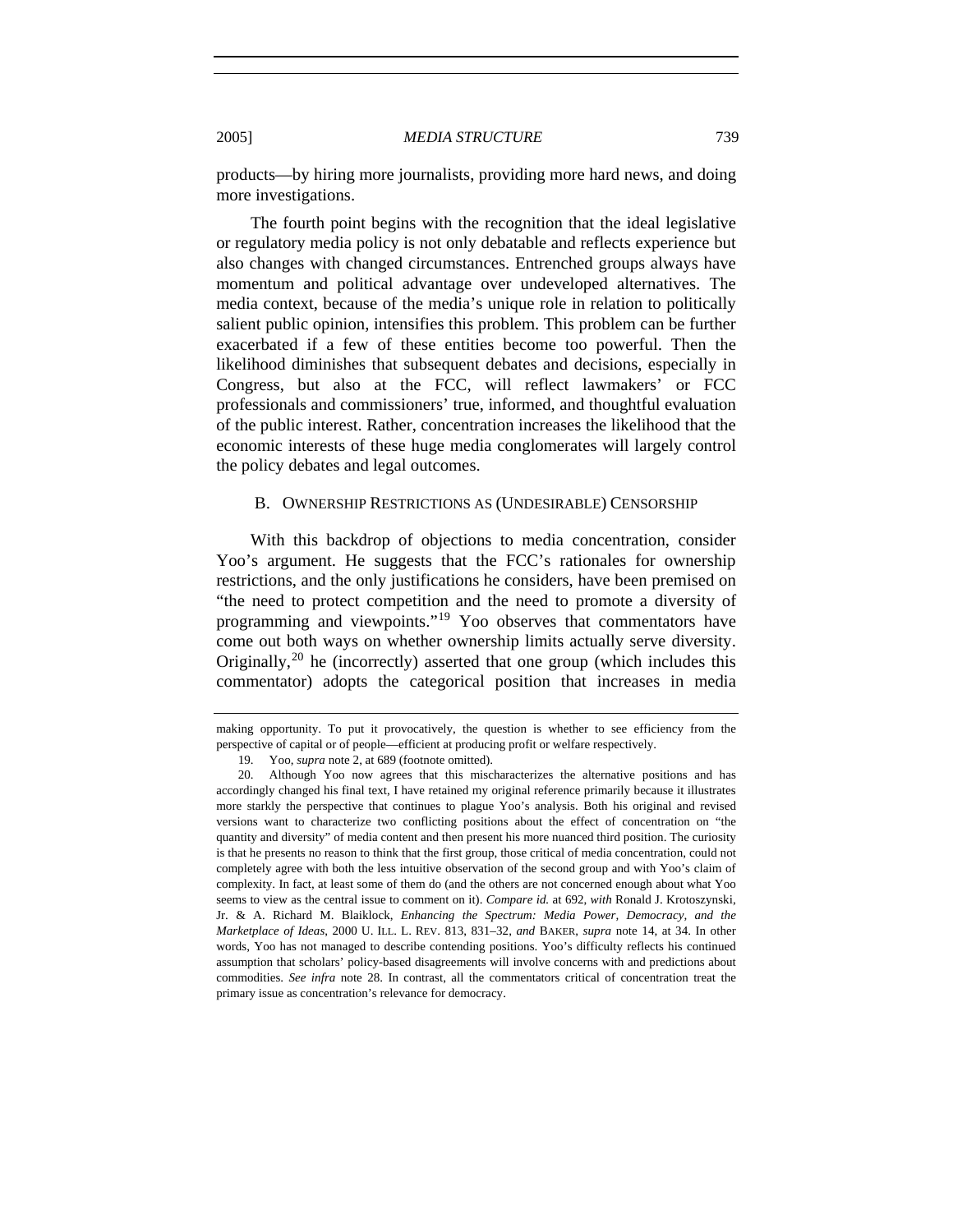concentration will reduce "the quantity and diversity of media content"<sup>[21](#page-7-0)</sup> but he (correctly) argues that the issue is more complex.<sup>[22](#page-7-1)</sup> As to horizontal concentration, however, Yoo seems content to claim that concentration will have an impact on program diversity, "even if the direction . . . of the effect remain[s] somewhat uncertain."<sup>[23](#page-7-2)</sup> This conclusion seems somewhat a letdown from his initial claim: that the "structural regulations . . . [that he examines not only] reduce the overall quantity and quality of media programming, they also affect the diversity of media content."[24](#page-7-3) Still, this assertion of complexity does not seem to be his final word. He ends the section by first suggesting that efficiencies made available by merger, which lead to a "greater return on investment[,] . . . may enable media outlets to provide more diverse programming."<sup>[25](#page-7-4)</sup> Then, implicitly converting "may enable" into "will cause," he is able to conclude that "[h]orizontal ownership restrictions represent . . . architectural censorship<sup> $26$ </sup>—by which he apparently means they reduce total "quantity, quality, and diversity of speech."<sup>[27](#page-7-6)</sup>

Though surely right that structure affects content—in fact, I know no one who thinks differently<sup>[28](#page-7-7)</sup>—that point does not alleviate the fundamental problem with Yoo's analysis: diversity and quality of content are not the only, or even the primary, considerations justifying regulation. True, if under particular circumstances effects on quantity, quality, and diversity—

<span id="page-7-1"></span><span id="page-7-0"></span><sup>21</sup>*.* Yoo*, supra* note 2, at 692. *See also id.* at 697 n.118. *But see infra* note 28. I would categorically maintain one point about content diversity and ownership distributions: given that different structures will produce different contents, whichever produces the most diversity is not a simple empirical observational or counting matter, but rather depends in part on inevitably contested criteria of relevant content distinctions—criteria generated by necessarily evaluative judgments concerning how significant various differences are.

 <sup>22.</sup> Yoo, *supra* note 2, at 692–699.

<sup>23</sup>*. Id.* at 699.

<sup>24</sup>*. Id.* at 674.

<sup>25</sup>*. Id.* at 700.

<sup>26</sup>*. Id.* at 701.

<sup>27</sup>*. Id.*

<span id="page-7-7"></span><span id="page-7-6"></span><span id="page-7-5"></span><span id="page-7-4"></span><span id="page-7-3"></span><span id="page-7-2"></span> <sup>28.</sup> In an earlier draft Yoo incorrectly asserted that various others and I take the categorical position that horizontal concentration always reduces quantity and diversity of media content. *See supra* note 20. I suspect this initial misreading reflects his commodity-focused view of the value of media. From that perspective, any categorical objection to media concentration must be based on a categorical conclusion that concentration negatively affects the commodity—presumably either the quantity, quality, or diversity of content made available to the consumers. As I explain more fully in the text above and in the next subsection, the commodity value, while real, is simply not the reason for the categorical objection. Moreover, few theorists make their objection to concentration categorically. The authors he cites, for example, are unlikely to have such categorical objections to a large media entity or to substantial concentration if (1) the concentrated *private* media is effectively regulated as a common carrier, or (2) a degree of concentration occurs within an appropriately structured public broadcaster subject to appropriate public service obligations.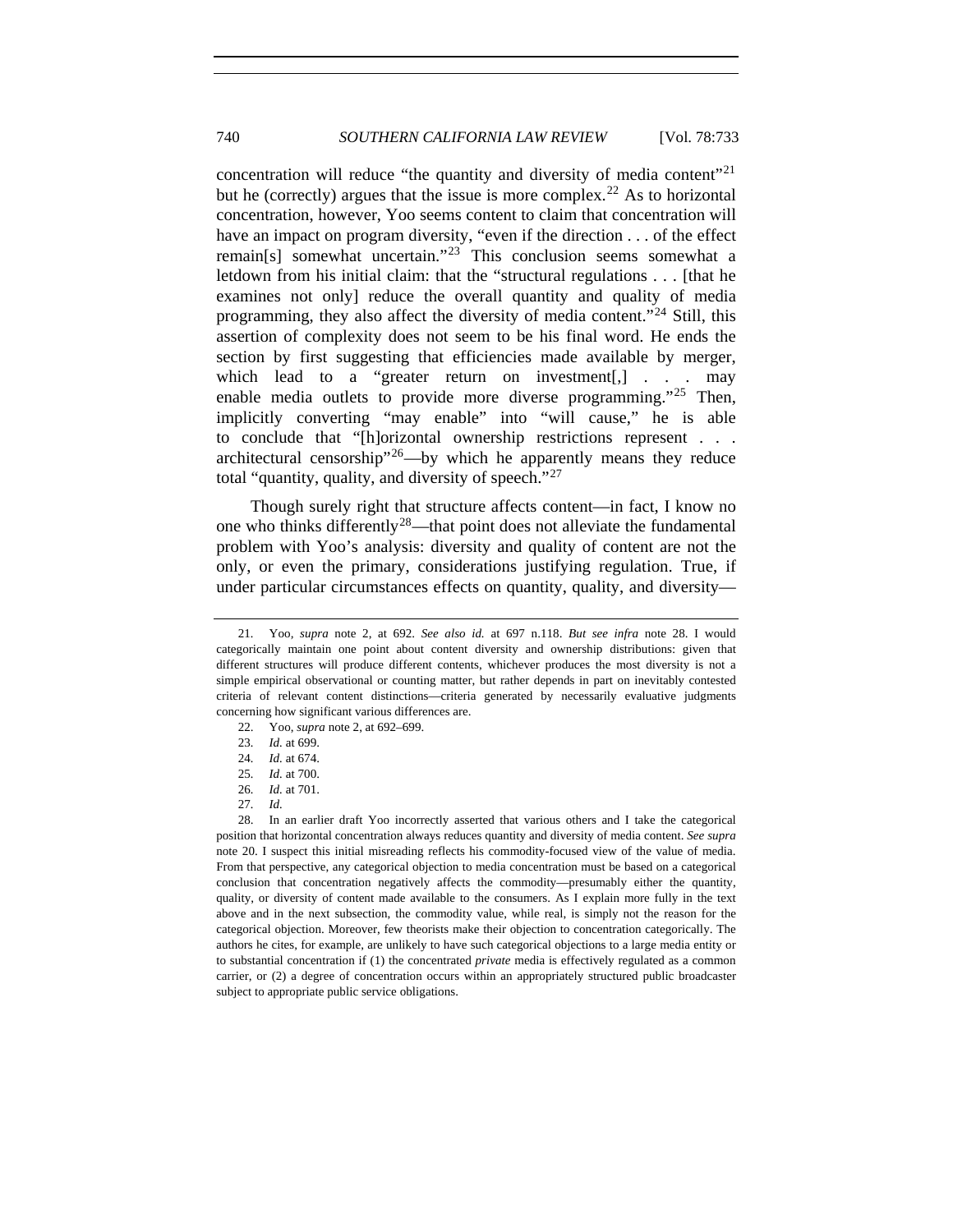which Yoo recognizes might be positive or negative—are too severely negative, that would give a strong reason for an exception to an otherwise firm anti-concentration principle. From the beginning, the FCC recognized (as did Congress when it adopted the Newspaper Preservation Act) that media combinations are sometimes beneficial. Given adequate contextual justifications, for example, that local broadcast service depends on joint ownership, the FCC regularly provides for waivers of ownership restrictions. The Court has always praised the FCC for so providing.<sup>[29](#page-8-0)</sup> But Yoo ignores the real issues. None of the reasons noted above for opposing media concentration depend on any empirical assumption about typical effects on quantity, quality, or diversity of content. That is, Yoo ignores the entire set of reasons described above for favoring restrictions. This represents a failure to engage in even a minimally adequate normative or policy analysis of the issue.[30](#page-8-1)

Yoo's second point appears to be that since implications of democratic theory for the media are controversial, media policy should ignore the differential contributions that the choice of media policies makes to the media's democratic role. Yoo, *supra* note 2, at 675 n.17. Would uncertain and controversial contributions of different medical policies to human health and well-being properly lead an analyst to ignore these impacts, and instead consider only how they will affect the profitability of medical providers? The error seems the same as that which plagued many social scientific evaluations of newspaper concentration. Studies would find that chain ownership of newspapers is beneficial because it leads to better front page graphics or harmful because it leads to smaller staff size and a smaller newshole, without considering more important social and democratic impacts because they are both controversial and (often) not quantifiable. *See* C. EDWIN BAKER, OWNERSHIP OF NEWSPAPERS: THE VIEW FROM POSITIVIST SOCIAL SCIENCE (Joan Shorenstein Ctr., John F. Kennedy Sch. of Gov't, Harvard Univ., Research Paper R-12, 1994). Of course, Yoo is right that the contributions of media are normatively controversial. In the middle of the nineteenth century, would an abolitionist paper make a more valuable contribution than a more slickly written, pro-slavery, local booster paper? People would disagree and the First Amendment properly bars censorship of either. But given its inevitable architectural effects, should postal policy make it easier or harder for the abolitionist paper to circulate in the South? A slightly, but only slightly, less value-laden normative judgment is whether a newspaper

<sup>29</sup>*. See, e.g.*, FCC v. Nat'l Citizens Comm. for Broad., 436 U.S. 775, 802 n.20 (1978).

<span id="page-8-1"></span><span id="page-8-0"></span> <sup>30.</sup> Yoo raises two objections to my focus on democracy in evaluating media policy and, implicitly, in defense of his commodity focus. Yoo, *supra* note 2, at 675 n.17. First, he suggests that this democracy focus is inconsistent with "the autonomy-centered vision that has long dominated free speech theory." *Id*. Although I would be happy if Yoo were right about speech theory, he is entirely wrong about Press Clause theory. No Supreme Court decision makes the almost incoherent suggestion that autonomy theory applies to structural regulation of the media, and virtually every theorist or Justice who has addressed the constitutional role of the press has interpreted it instrumentally in relation to serving a free and democratic society. *See* BAKER, *supra* note 14 (discussing democratic interpretations of the Press Clause); C. Edwin Baker, *First Amendment Limits on Copyright*, 55 VANDERBILT L. REV 891 (2002) (discussing the difference between the autonomy rationale of the Speech Clause and the democratic rationale of the Press Clause); C. Edwin Baker*, Turner Broadcasting: Content-Based Regulation of Persons and Presses*, 1994 SUP. CT. REV. 57 (same) [hereinafter *Turner Broadcasting*]. If Yoo is interested in media policy, he ought to be concerned with the useful contributions that media makes to human life—and though those contributions do include production and distribution of commodities that audiences value, any analysis that stops there is demonstrably impoverished.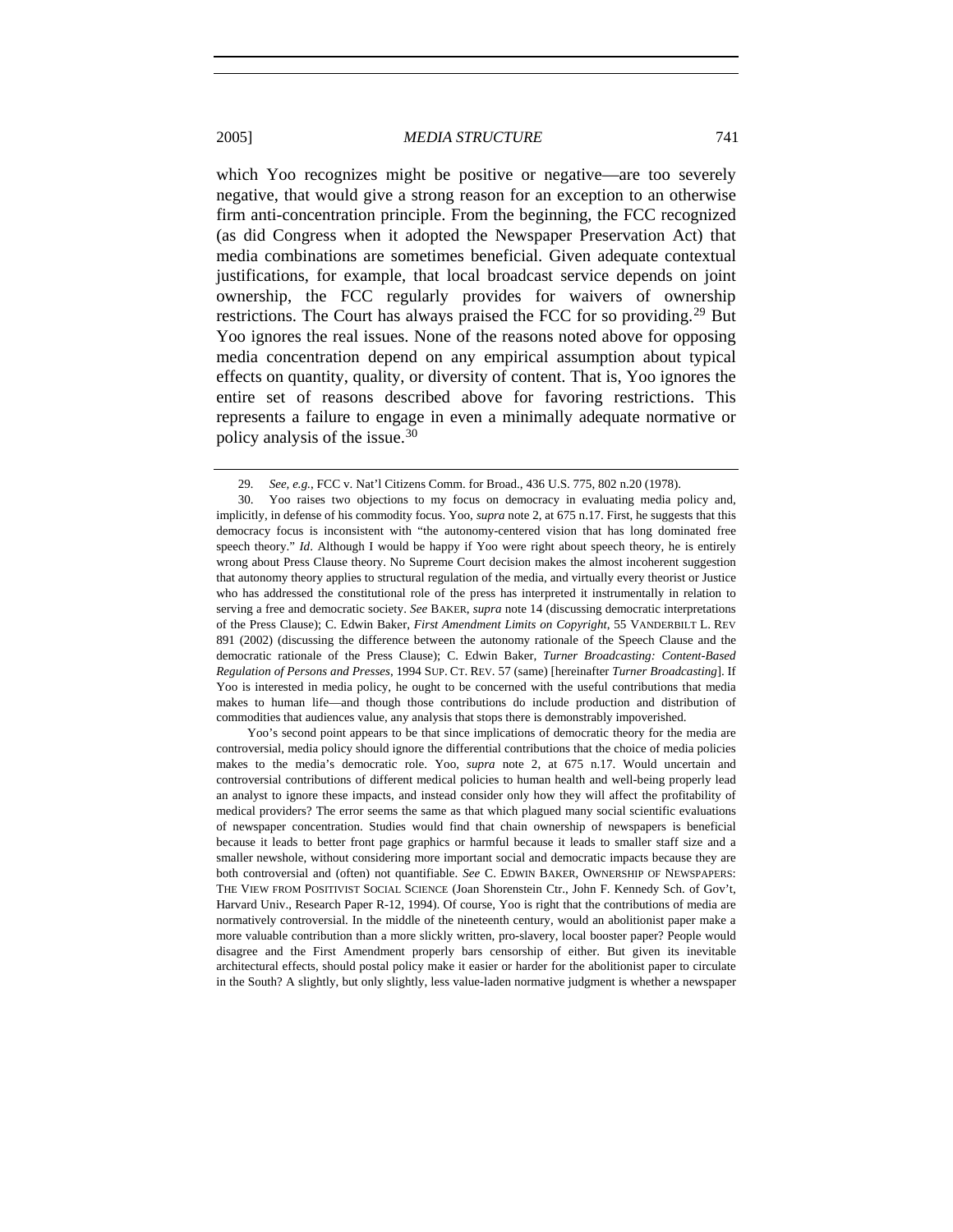# 742 *SOUTHERN CALIFORNIA LAW REVIEW* [Vol. 78:733

#### C. REDUCTIONIST COMMODIFICATION

Why would someone as smart and careful as Yoo go so wrong? One possibility is that Congress, the FCC, and the courts only offered the limited sort of reasons that he considered. Even if true, this provides no real excuse. Often people know that they value a result without being well able to articulate the reason. Of course, such intuitive judgments should be subject to serious examination—they might reflect prejudices or possibly unconscious, but false, empirical or indefensible normative assumptions. Still, a serious scholarly inquiry should, certainly before rejecting a popular policy as unjustified censorship, consider whether any reasons for the policy are normatively persuasive—and, maybe, consider whether these reasons are consistent with others that society or lawmakers normally consider important. If convinced by the four concerns with ownership concentration that are provided above—or convinced of at least the permissibility of viewing these concerns as important—the proper inquiry would evaluate ownership rules from this perspective, including their costs (in various dimensions<sup>[31](#page-9-0)</sup>). Failure to engage in that effort is my central normative criticism of Yoo.

In any event, blindness to these concerns cannot be explained by a historical failure of the government to assert them. Rather, the failure reflects a tin ear caused by a complete commodity focus, a problem that, although not inherent to economic logic, does seem common among many modern market economists both at the FCC and in the legal academy. Once attuned to political process concerns and noncommodified values described

engaged in careful and expensive reporting about abuses of private and public power generates more positive externalities or greater democratic contributions (which Yoo would ignore) than does a newspaper that reports mostly on buying opportunities in the city's wonderful new shopping mall. The fact that the normative valences of a policy are controversial is not a reason to ignore them in favor of objectively measurable, but possibly much less significant, efficiencies. Rather, it is a reason to recognize, first, that the best policy often will be politically contested and, second, if scholarly inquiry is to provide useful and relevant policy guidance, it must engage in the inevitably inconclusive investigation into the most important issues, issues for which abstract economic analyses often simply do not provide determinative guidance.

<span id="page-9-0"></span> <sup>31.</sup> A key mistake of the FCC's reasoning in its recent ownership decision is that it treats as a cost an interference with the media corporation's purported First Amendment right to speak to as large an audience as it can generate ownership capacity to reach. *See* 2002 Biennial Regulatory Review— Review of the Commission's Broadcast Ownership Rules and Other Rules Adopted Pursuant to Section 202 of the Telecommunications Act of 1996, Report and Order and Notice of Proposed Rulemaking, 18 F.C.C.R. 13,620 (2003) [hereinafter 2003 Biennial Review Order]. This confuses corporate entities with flesh and blood people. The Court has consistently treated the media's rights as valued only instrumentally in relation to how it serves the democratic interests of audiences. *See, e.g*., Associated Press v. United States, 326 U.S. 1, 20 (1945).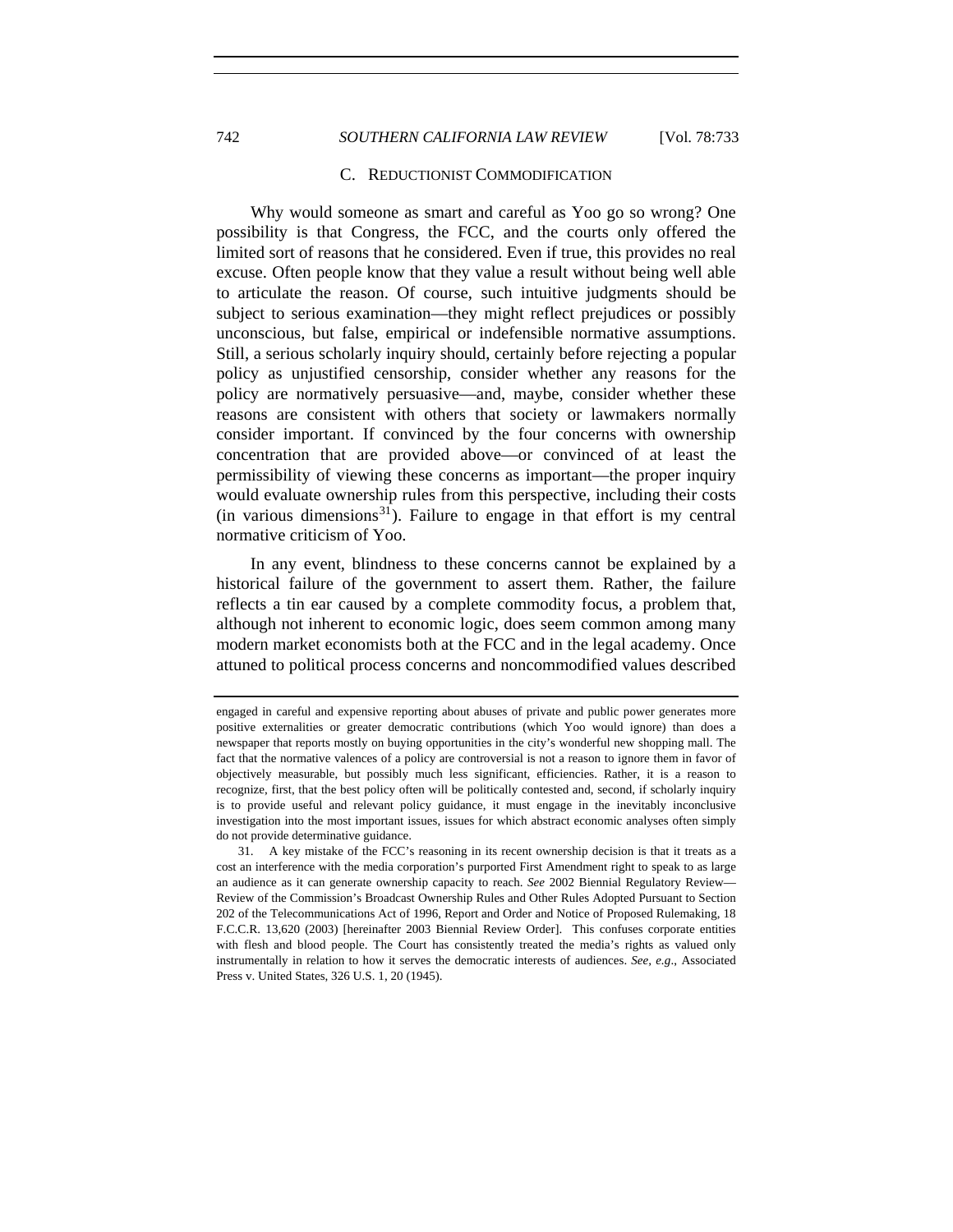in Part I.A, Yoo's characterizations can be seen to be false. To support the proposition that the two rationales for ownership restrictions are the "the need to protect competition and the need to promote a diversity of programming and viewpoints,"[32](#page-10-0) Yoo cites, for example, a 1970 FCC decision that emphasized not diversity of *programming* content but "the importance of diversifying *control*."[33](#page-10-1) This concern led the FCC to conclude that "[a] proper objective is the maximum *diversity of ownership* that technology permits."[34](#page-10-2) More recently, Congress stated that its purpose in the Cable Communications Policy Act of 1984 was to "assure that cable communications provide . . . the widest possible diversity of information *sources* and services to the public."[35](#page-10-3) If real value can lie only in diversity and quality of content, which is a plausible view within a solely commodity framework, this language could be easily mistaken as expressing a purpose to achieve diversity of programming and viewpoints combined with an empirical assumption that diversifying ownership would be instrumental to achieving the result. The Court has stated that this empirical hypothesis is presumptively acceptable—and sometimes it will be correct, but also, as Yoo explains, sometimes it will not. In contrast, from the perspective of distribution of power within the public sphere, and certainly from the perspective of a broader sharing of communicative power, the statements would instead be understood to mean what they say—that the goal is as many different sources as possible. This second conclusion would hold whether or not the diversity of sources produces any particular content diversity. It is the democratic as opposed to commodity vision well stated by the essayist and writer, E.B. White, as quoted by Justice Felix Frankfurter:

The controlling fact in the free flow of thought is not diversity of opinion, it is diversity of the *sources* of opinion—that is, diversity of ownership . . . . There are probably a lot more words written and spoken in America today than ever before, and on more subjects; but if it is true . . . that these words and ideas are flowing though fewer channels, then our first freedom has been diminished, not enlarged.<sup>[36](#page-10-4)</sup>

A similar tin ear for noncommodified values is evident in Yoo's understanding of the Supreme Court's view that diversification of mass

 <sup>32.</sup> Yoo, *supra* note 2, at 689 (footnote omitted).

<sup>33</sup>*. See* 1970 Multiple Ownership Order, *supra* note 13, at 311 ¶ 21 (emphasis added).

<sup>34</sup>*. Id.* (emphasis added).

<span id="page-10-3"></span><span id="page-10-2"></span><span id="page-10-1"></span><span id="page-10-0"></span> <sup>35.</sup> Cable Communications Policy Act of 1984, Pub. L. No. 98-549, § 2, 98 Stat. 2779, 2780 (codified at 47 U.S.C. § 521(4) (2000)) (emphasis added). *See also* 47 U.S.C. § 532(a).

<span id="page-10-4"></span> <sup>36.</sup> Pennekamp v. Florida, 328 U.S. 331, 354 n.2 (Frankfurter, J., concurring) (quoting E.B. White, *Book Review: The First Freedom*, NEW YORKER, Mar. 16, 1946, at 97).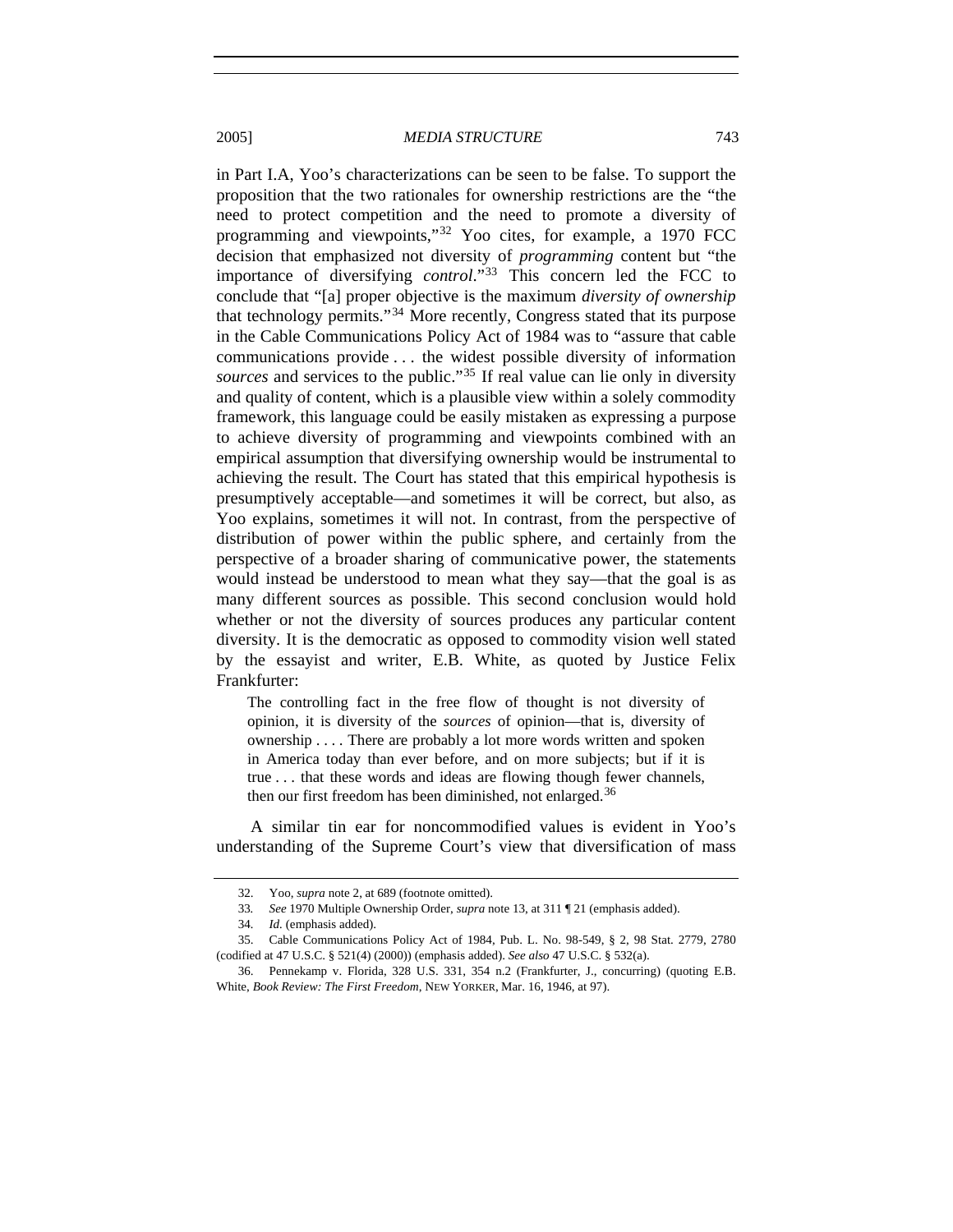media ownership serves the public by "preventing undue concentration of economic power."[37](#page-11-0) Clearly, the Supreme Court was not duplicating the early trustbusters' concern with a large total amount of private economic power. Though legitimate, that concern would hardly justify focusing on the mass media, where no company that is primarily a media content provider ranks among the largest fifty companies. Wal-Mart, the oil companies, and car companies are the largest, but under existing law and policy, they are not treated as necessarily too large.<sup>[38](#page-11-1)</sup> Rather, the Court's reference was surely to concentrated economic power in the special realm of mass media*.* After saying that, however, there is still the question of what precisely makes some power "undue."

For Yoo, economic power in the media realm is "undue" if it allows an enterprise to operate noncompetitively. His characterization of the first of the FCC's two rationales for restricting ownership as "the need to protect competition<sup>"[39](#page-11-2)</sup> illustrates this understanding. Still, the value of competition can be given various interpretations. Yoo asserts that this concern with competition "is completely economic in focus and unrelated to the content of speech."[40](#page-11-3) His interpretation appears to duplicate antitrust policy's limited concerns—to restrict enterprise power to raise prices to noncompetitive levels (or otherwise exercise monopoly power to increase profits). This interpretation explains his view that limits on national ownership (ownership of multiple media entities that do not compete geographically) are only explicable in terms of the mostly unreal dangers of vertical integration. It also explains his view that after analysis, these dangers do not justify existing FCC restrictions.<sup>[41](#page-11-4)</sup> Finally, this interpretation explains his invocation of the Hirschman-Herfindahl Index as a means to identify competitive problems. So long as an analyst adopts a

 <sup>37.</sup> FCC v. Nat'l Citizens Comm. for Broad., 436 U.S. 775, 780 (1978) (citation omitted).

<span id="page-11-1"></span><span id="page-11-0"></span> <sup>38.</sup> In *Fortune*'s latest list of largest companies by revenue, Wal-Mart ranks first with revenues of \$263 billion, followed by three oil companies and four car companies, respectively. The largest company prominent in the mass media field is General Electric ("GE") at ninth (at about half the revenues of Wal-Mart), but mass media is a relatively minor part of GE's business. Verizon at twentyeighth and Sony at thirtieth are primarily communications service or appliance companies. From there, media companies are absent until Time Warner at eighty-third. But again, a significant portion of its revenue comes through its communication service, AOL, rather than being solely a mass media content provider—although the two are intertwined. Paola Hjelt, *The Fortune Global 500*, FORTUNE, July 26, 2004, at 159, 163.

<span id="page-11-4"></span><span id="page-11-3"></span><span id="page-11-2"></span> <sup>39.</sup> Yoo, *supra* note 2, at 689.

<sup>40</sup>*. Id.*

<sup>41</sup>*. Id.* at 701, 713.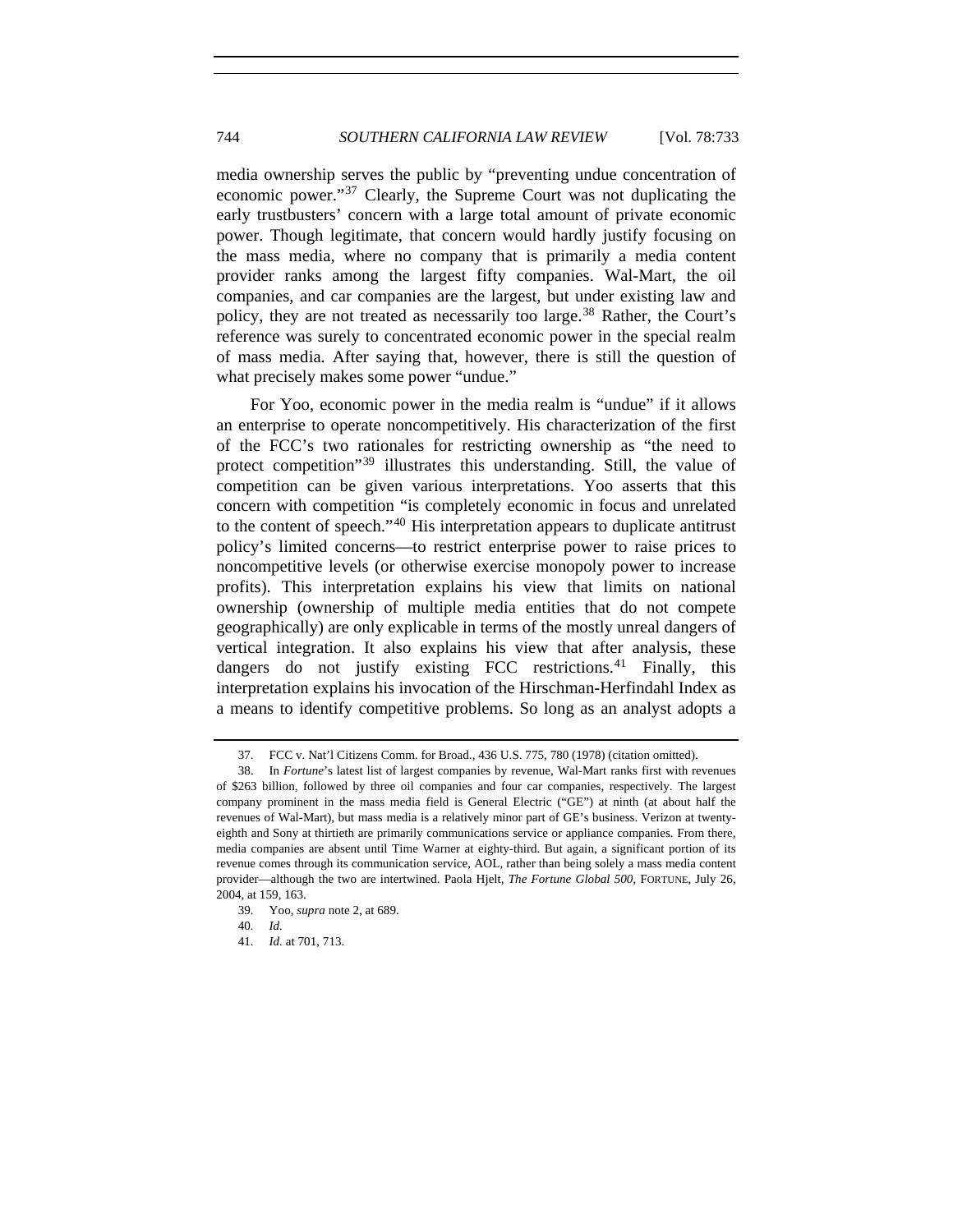single-minded focus on supplying commodities valued by consumers, Yoo's interpretation of undue economic power makes sense.<sup>[42](#page-12-0)</sup>

From broader perspectives, there are at least two other significant possibilities for understanding undue concentration of economic power. The first offers a different understanding of the value of competition and the second more fundamentally avoids reducing the concern with power to a concern with competition in provision of commodities. Although hardly the received paradigm, the proper issue in antitrust policy generally<sup>[43](#page-12-1)</sup> and even more so in the media realm<sup>[44](#page-12-2)</sup> is not limited to power over price (and monopoly profits), but instead involves a broader power over the consumer's (content or product) choice. Although still commodity oriented, this emphasis has the advantage of recognizing that a firm can have inappropriate power over consumer choice (power over content) even when it has no power to increase profits to monopoly levels (power over price). Consider two newspapers, Paper 1 and Paper 2, competing inside a single city without the ability to reap monopoly profits from either readers or advertisers. Still, without losing customers, changing production costs, or any decline (or increase) in profitability, either paper may be able to choose between alternative editorial orientations. For example, Paper 1 may be able to attract an equally large (although presumably discrete) audience by distinguishing itself from Paper 2 from either the left or the right. This amounts to power over content, a power that may be relatively pervasive in the media field. Wherever it exists, a concern with power involved in concentration is appropriate. An entity with this power can restrict or orient consumer choice.

Measurement of consumer choice, like identification of diversity, is not a merely technical, economic, or empirical matter, but one that requires (usually normative) judgments identifying the precise choices or diversities that matter. Yochai Benkler expressed this point quite simply when he wrote, "If I am interested in learning about the political situation in

<span id="page-12-0"></span> <sup>42.</sup> I should emphasize, however, that my disagreement with Yoo does not reduce to a mere disagreement about interpretation of a phrase in a Supreme Court opinion. The real issue is which interpretation relates best to the actual issues at stake. Our disagreement is solidly normative. To the extent there is room for interpretative choice relating to legal language, when the interpretation relates to giving the language legal force, the interpreter's obligation is to understand the language in its most normatively justifiable sense.

<span id="page-12-1"></span><sup>43</sup>*. See generally* Neil W. Averitt & Robert H. Lande, *Consumer Sovereignty: A Unified Theory of Antitrust and Consumer Protection Law*, 65 ANTITRUST L.J. 713 (1997).

<span id="page-12-2"></span><sup>44</sup>*. See generally id.* at 750–53; Baker, *supra* note 5; Robert Pitofsky, *The Political Content of Antitrust*, 127 U. PA. L. REV. 1051 (1979); Maurice E. Stucke & Allen P. Grunes, *Antitrust and the Marketplace of Ideas*, 69 ANTITRUST L.J. 249 (2001).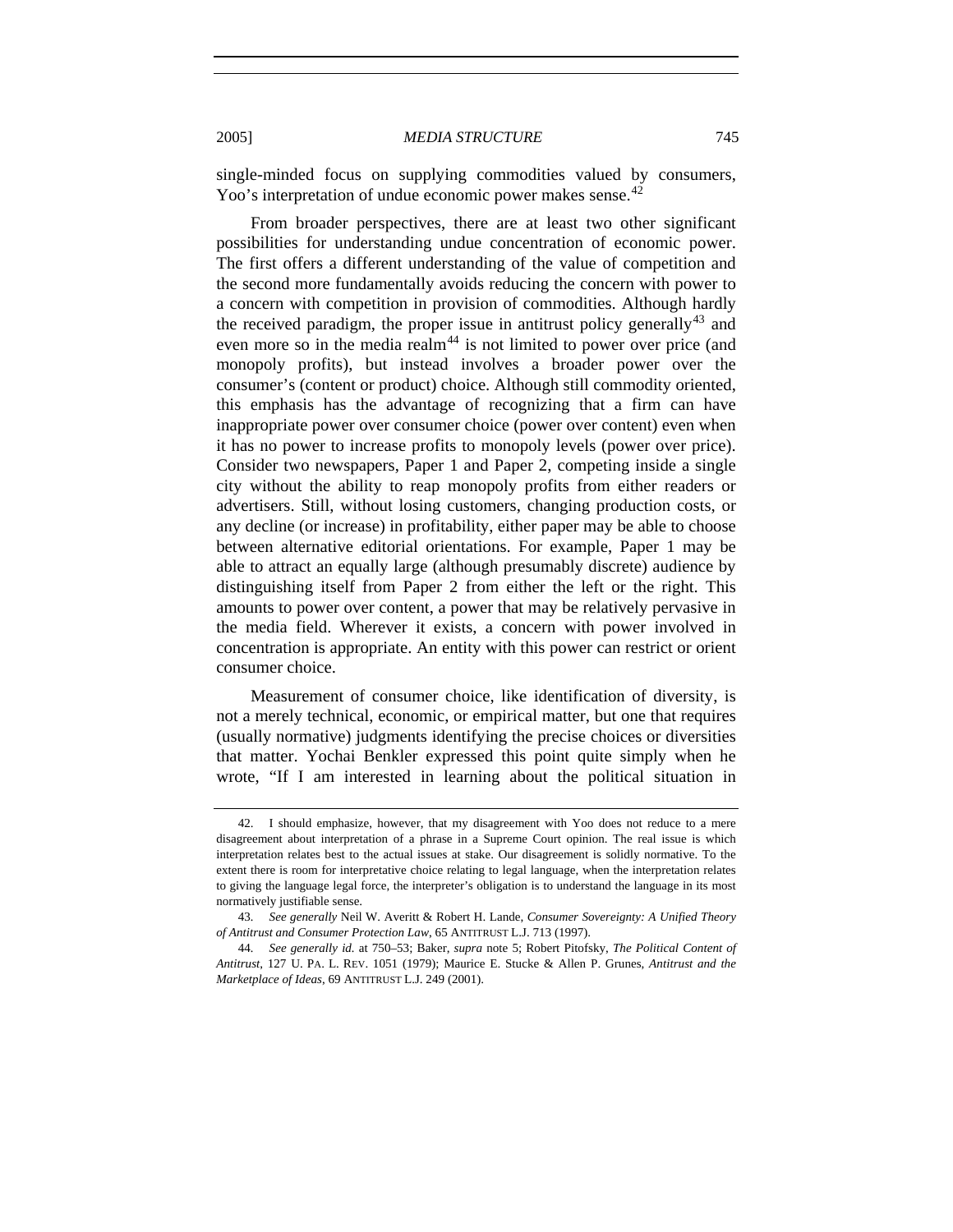Macedonia, a news report from Macedonia or Albania is relevant, even if sloppy, while a Disney cartoon is not, even if highly professionally rendered."[45](#page-13-0) Lack of market power over price has no bearing on whether competitors are providing for a person's desires for different goods. Only a normative theory can suggest how to weigh whether choice in music formats, political perspectives, or between music and political content, for example, is more significant when evaluating whether existing competition adequately provides for diversity. Showing that there is a reason to expect a Steiner monopolist to provide one does not necessarily provide a reason to expect that it will provide the other. That is, there is no reason to expect that a monopolist will provide the form of diversity that normative theory or even consumers consider more important.<sup>[46](#page-13-1)</sup>

At various points, Congress clearly has concluded that power over content was more significant than power over price. This judgment, for example, explains its repeated concern with national media concentration. Likewise, this judgment is implicit in the Newspaper Preservation  $Act,^{47}$  $Act,^{47}$  $Act,^{47}$ conditionally allowing merger of competing newspapers' business operations. So long as the joint newspaper operating agreement keeps power over content dispersed, the Act gives the papers greater opportunities to extract money from customers, presumably both readers and advertisers.

Nevertheless, this consumer choice interpretation of the value of competition is still removed from the reading that anyone except a person attuned only to commodified values would give to the Supreme Court's concern with concentration of economic power. The earlier quote of E.B. White had it right.<sup>[48](#page-13-3)</sup> Agreed, the commodity-oriented concern with audiences' choices of content is worthy and an improvement on the narrow focus on power over price. More fundamental, however, are concerns with

<span id="page-13-0"></span> <sup>45.</sup> Yochai Benkler, *Coase's Penguin, or, Linux and The Nature of the Firm*, 112 YALE L.J. 369, 383 (2002).

<span id="page-13-1"></span> <sup>46.</sup> Interestingly, while the Steiner explanation of monopolistically created diversity is often cited in this country as a reason to favor some degree of media concentration, recognition of the same point (though not articulated using the same economic language) was also seen in Europe to justify monopoly. This was true, however, only under circumstances where the resulting diversity would not represent merely market forces or ownership whim but was subject to public (legal) policy mandates to provide for the country's varying political and cultural divisions. Essentially, the view was that the government—indirectly, by creating a new independent, non-profit institution—but not the private monopolist would respond to the need for the right kinds of diversity. Thus, the Steiner insight was thought to justify either a strong or monopoly public broadcasting system in Europe. *See, e.g*., PETER J. HUMPHREYS, MASS MEDIA AND MEDIA POLICY IN WESTERN EUROPE 119 (1996).

<span id="page-13-2"></span> <sup>47.</sup> Newspaper Preservation Act, Pub. L. No. 91-353, 84 Stat. 466 (1970).

<span id="page-13-3"></span><sup>48</sup>*. See supra* note 36.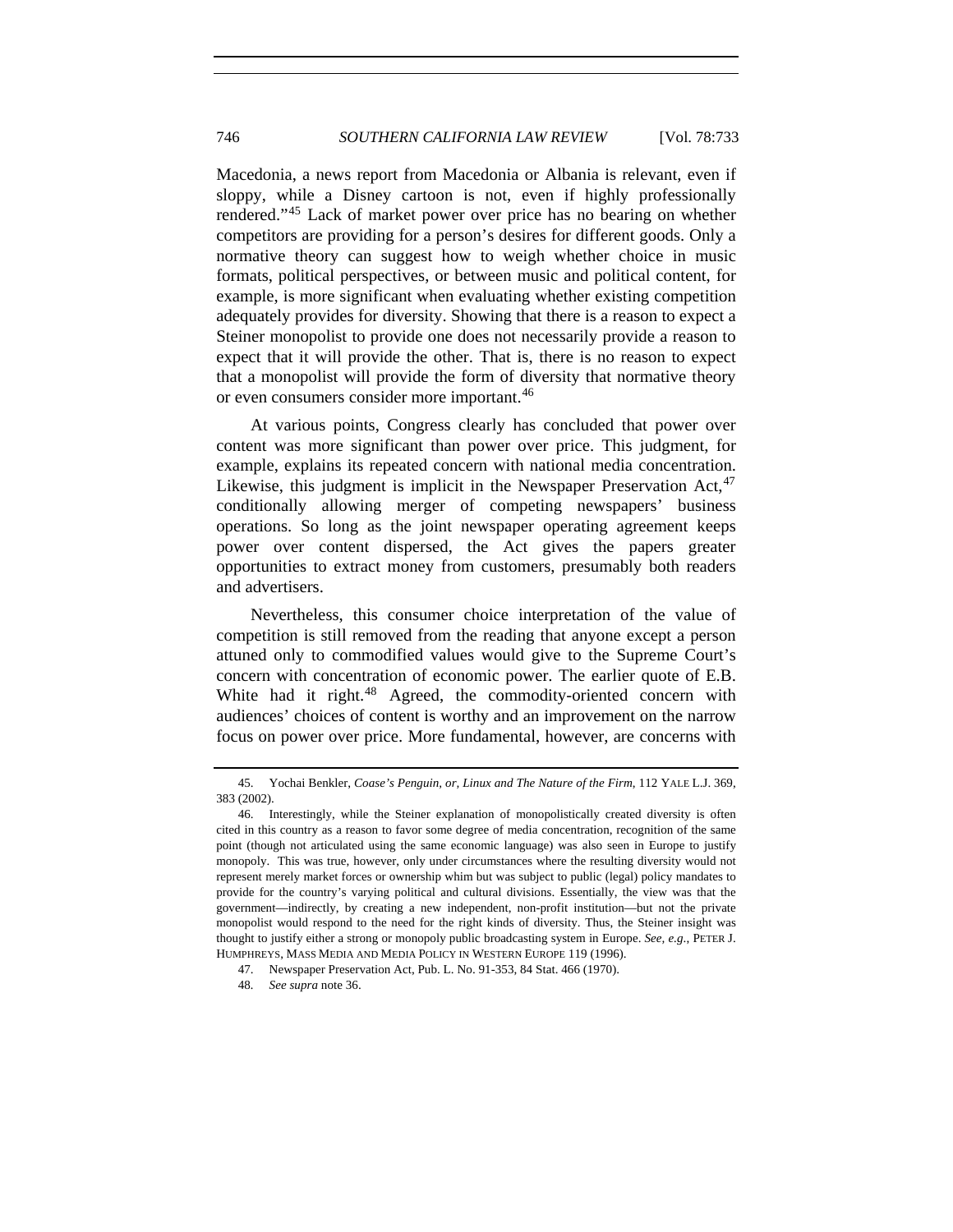a speaker's power within the cultural and political public sphere. These concerns were highlighted in my initial list of reasons for opposing media concentration. None of Yoo's empirical or economic discussion shows why these concerns do not justify all existing, or even greater, restraints on concentration. The presumably "unintended consequences" of following his commodity-centric recommendations could be to undermine basic democratic values.

#### D. BAD ECONOMICS

The critique so far has been with Yoo's inadequate and economistic normative orientation. Proper economic analysis can provide empirical explanations and predictive insights to which it is hard to object in principle.[49](#page-14-0) A poorly executed economic analysis, however, can be seriously misleading. For example, to be informative, any policy-relevant economic analysis must at least take into account all the preferences or values that people have in relation to the matter under examination. Certainly, in the media or political realms, many of these values will not relate to possession of commodities. On this basis, this subsection notes problems with Yoo's economic analysis. Although there is much more to say about various specifics of Yoo's presentation, this subsection briefly illustrates only four generic concerns: whether he gave sufficient or correct attention to (1) distribution of power or influence within the communications realm; (2) externalities, especially as they involve noncommodified values; and, in light of the first two points, (3) consequences of most media firms' high operating profits, which exist probably due to the nature of monopolistic competition; and (4) identification of true efficiencies.

Enterprise-based and welfare-based economics highlight different goals. For an enterprise's economist, a merger's impact on competitive opportunities and possible cost saving are both important. The competitive opportunities could involve a greater ability to produce or sell products or greater market pricing power. The telling point, however, is that this perspective does not make directly relevant any of the four structural economic issues noted in the above paragraph—the merger's distributional effects, the existence of positive or negative externalities, the use of

<span id="page-14-0"></span><sup>49</sup>*. But see* Margaret Jane Radin, CONTESTED COMMODITIES 6–15, 115–22 (1996) (noting problems associated with commodification as a world view). Economic reasoning is, however, limited. The most important and most difficult tasks for law and legal scholarship are to understand, interpret, and reason about values and normative visions—and for this, economics is largely irrelevant.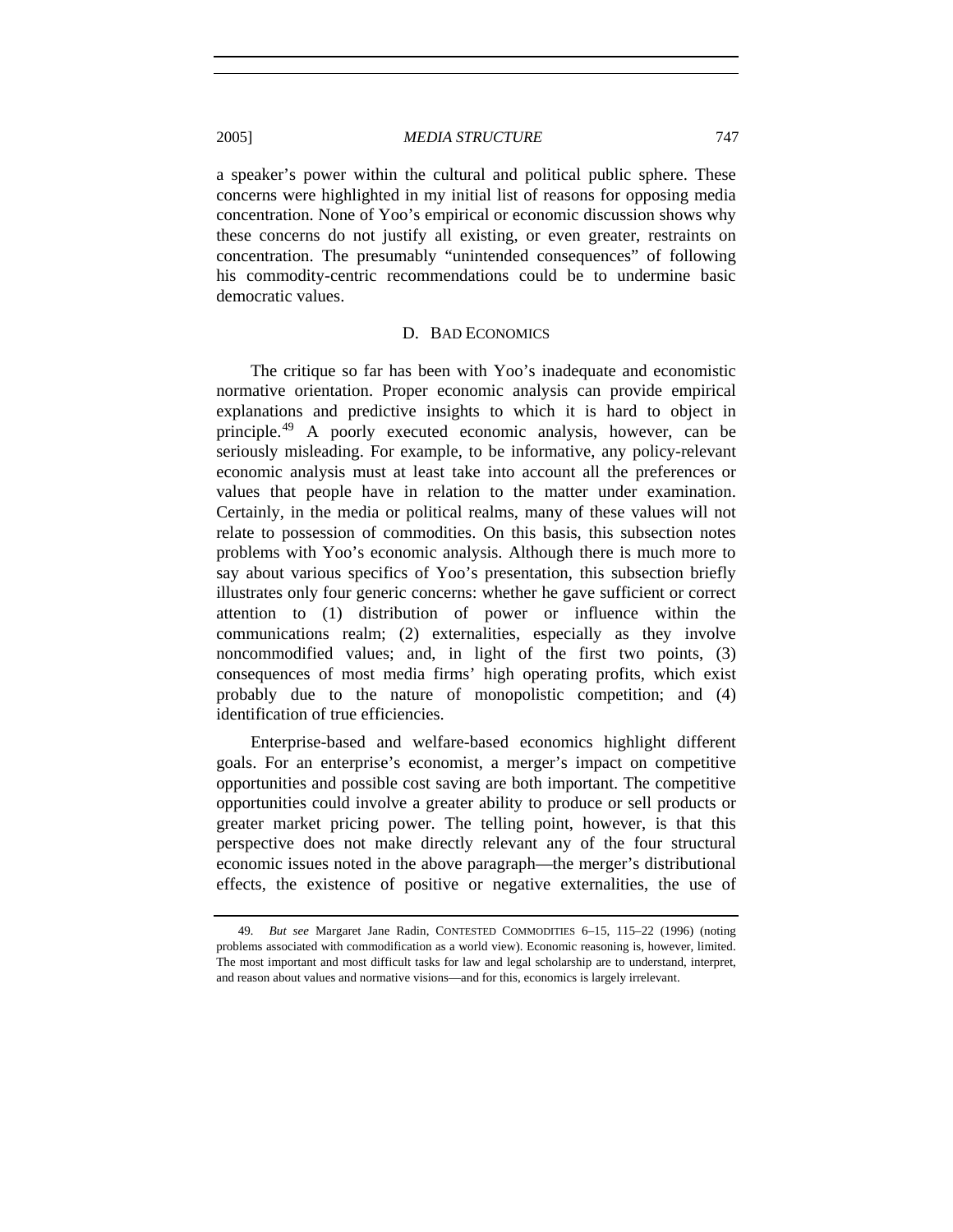monopoly profits, or whether a cost saving is truly an efficiency improvement. Of course, the enterprise's economist might be sensitive to some of these for instrumental, but sometimes socially perverse, reasons. The economist might check for newly created opportunities to externalize costs cheaply or identify someone from whom to collect (internalize) some of the enterprise's otherwise positive externalities. Neither of these, however, and certainly not the first, should be treated as welfare enhancing or efficient even though beneficial to the firm. Similarly, although a firm or its economists might loosely refer to cost savings as efficiency gains, technically this can be incorrect. The overlap between the firm's cost saving actions, some made possible by mergers, and efficiency or welfare gains vary, most obviously depending on whether and how the cost saving action affects externalities. If the action creates negative externalities or eliminates positive externalities—which can be viewed as economic language for my four general objections to media concentration—cost savings may well represent efficiency losses. The critique here is that Yoo's analysis greatly resembles the limited concerns that a firm may have but that it fails as sound economic theory or as the economic analysis needed for public policy purposes. His economics privileges the firm's profit maximization over the goal of maximizing social welfare. Thus, I want to briefly remark on the four inquires noted above.

#### 1. Distribution

In a brief discussion, Yoo argued that the "conventional wisdom [wrongly] presumes that [cable] rate regulation has little to no impact on the content of speech."[50](#page-15-0) His primary claim was that although rate regulation "caused nominal cable prices to drop," it "caused qualityadjusted rates to increase," and because "consumers would have preferred larger, higher quality bundles," it "failed to yield any real welfare benefits for consumers."[51](#page-15-1) On the contrary, conventional wisdom was not so stupid. Virtually everyone designing cable rate regulation recognized that it would inevitably have some content effects, given the inevitability that cable operators would try to respond by providing lower quality or lower quantity offerings at the mandated reduced rates. The recognized design difficulty was to regulate in a manner that first protected consumers at the basic tier from excessive charges while minimizing the effects on content. On the evidence offered, anyone sensitive to distributive issues should find Yoo's

<span id="page-15-0"></span> <sup>50.</sup> Yoo, *supra* note 2, at 686.

<span id="page-15-1"></span><sup>51</sup>*. Id.* at 686–687.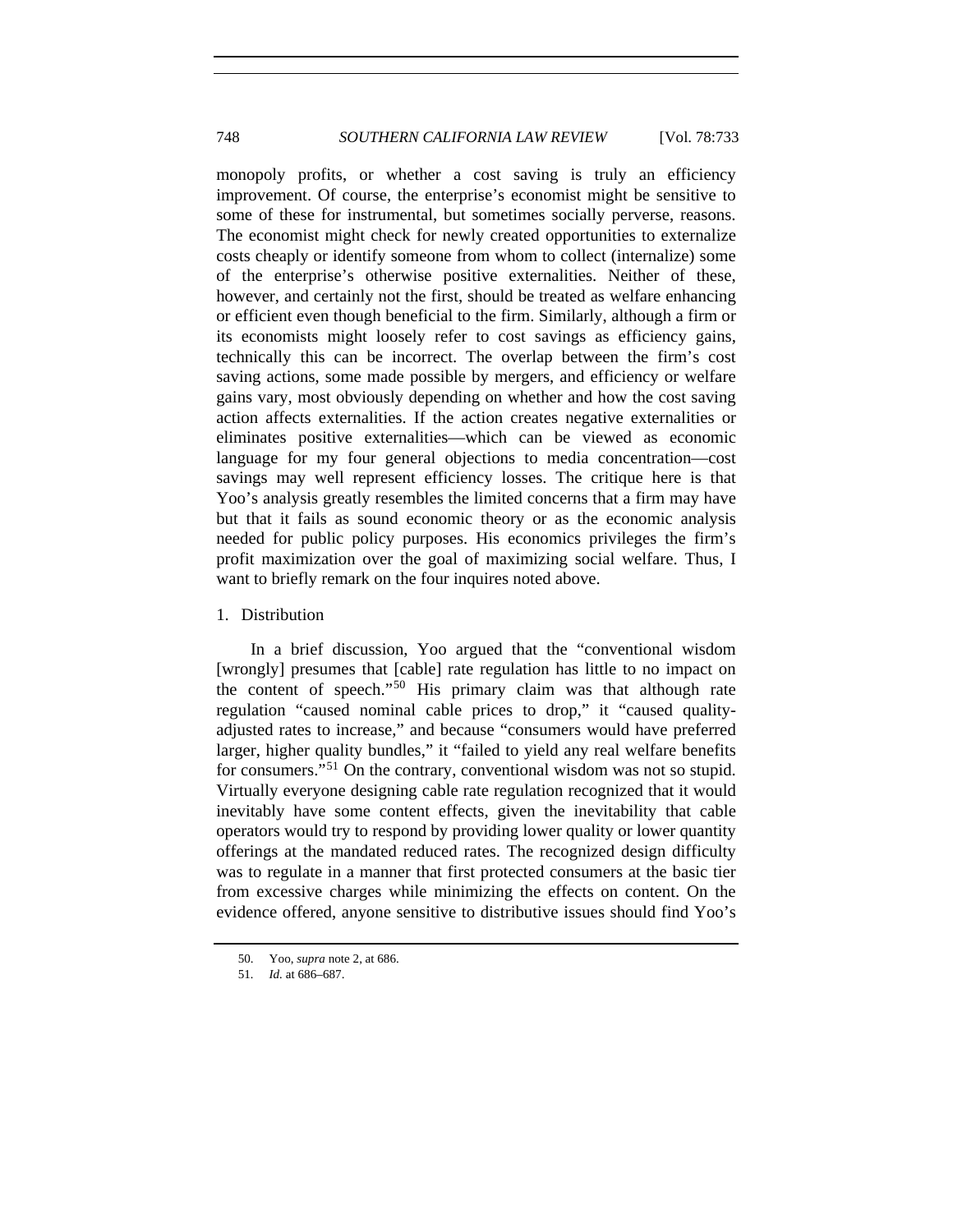report about consumer preferences to be much too sweeping. *Even if* consumers as a group mostly prefer higher rates combined with a better product, there remains the question of whether this is true for all consumers, especially the poor. Would some groups prefer lower prices even if it meant some degradation of quality? Yoo provides no information on this question. Rate regulation could even require a basic-service tier priced below cost, achieving a clear distributive gain for those who limited their purchase to this package, as a condition for selling higher-priced tiers from which providers could reap monopoly profits and finance losses in the basic tier. To be effective in distributional aims, this pricing of basic-tier service would be combined with a requirement to offer service throughout a specified geographic service area. Of course, questions—both empirical and normative—remain. But any economic analysis that ignores these possibilities, or that treats consumers as an undifferentiated group, shows itself to be blind to distributive values.

#### 2. Externalities

Externalities, positive or negative, received virtually no discussion in Yoo's article. This absence had two serious consequences. First, it led his article to ignore the most significant justifications for ownership regulation—the four concerns discussed above. Each of the values of ownership dispersion are, like democracy itself, matters about which many people are passionate but are not purchasable in the context of buying a media product. No welfare or efficiency analysis can provide policy relevant information if it ignores these highly valued externalities. Second, this blindness contributed to an inability to determine which cost savings are efficiency enhancing.[52](#page-16-0)

A third consequence of ignoring these externalities is that it may contribute to many economists' inability to understand the political protests against government actions permitting greater concentration. This failure often leads to an elite assumption that the protests show only people's inability to understand unintended effects or represent people's deluded belief that ownership limitations assure a better selection of commodities the only result that many free market disciples can imagine people valuing. On the contrary, the primary way people are able to express the importance of these externalities (or noncommodified values—the terminology is hardly crucial) is to act politically. As was suggested earlier, these values may provide the most insightful explanation of the mass public objection to

<span id="page-16-0"></span><sup>52</sup>*. See infra* Part I.D.4.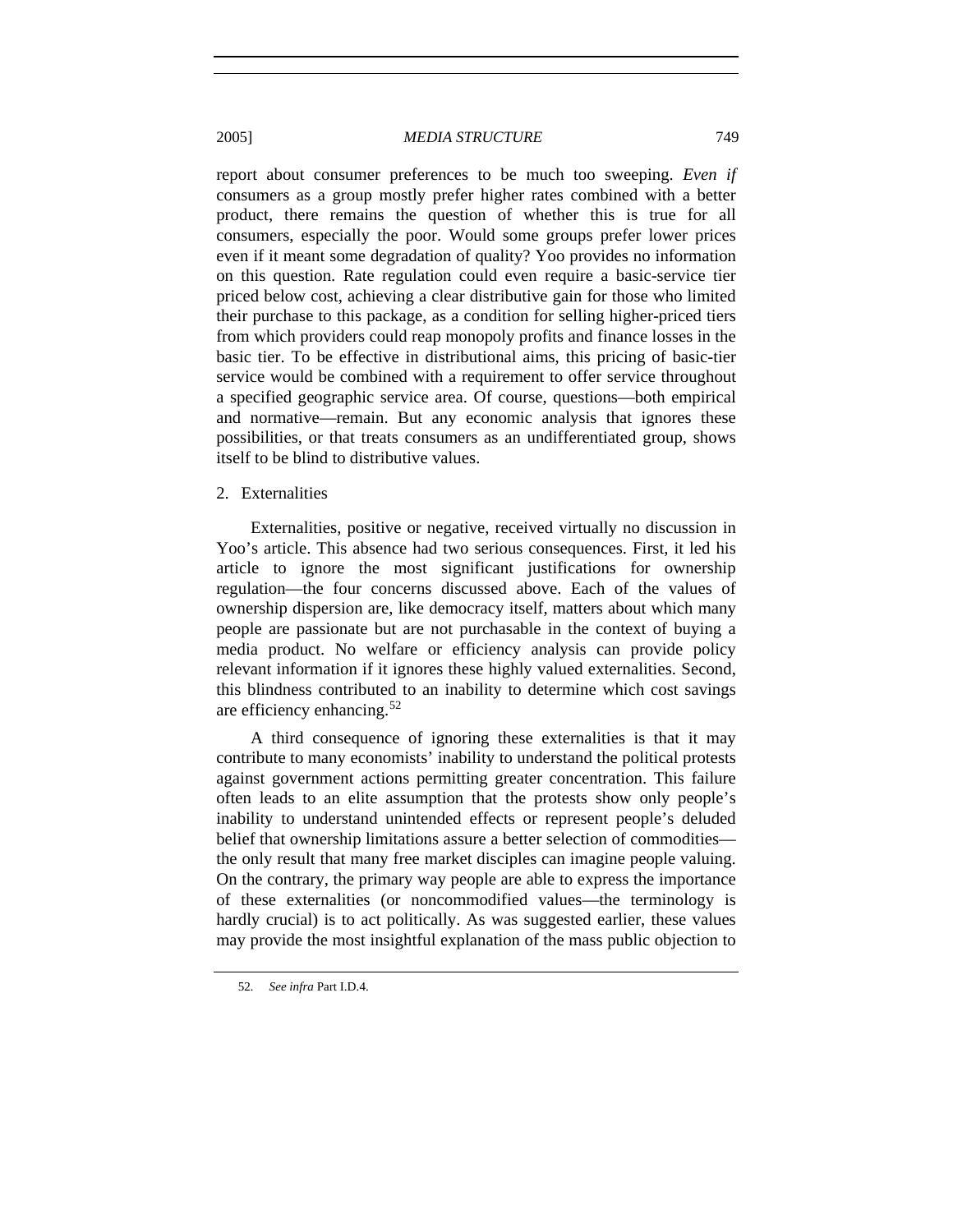reducing restrictions on media ownership. Here, politics works better than the market in showing people's true preferences—their willingness to pay.

#### 3. Use of Monopoly Profits

At various points Yoo noted that media mergers could produce cost savings, but he paid scant attention to the abnormally high level of the typical media firm's operating profits. Any economist engaged in a policyoriented discussion of media structure should provide an explanation for this phenomenon of high operating profits.<sup>[53](#page-17-0)</sup> More important than providing this explanation, however, is a discussion of predictable effects of different structures on how a media firm's potential profits are used. Here, there are two plausible policy goals. A distributive goal would be to lower prices to the advantage of consumers. Alternatively, given media entities' potential to produce high externalities, these profits could usefully be spent on high externality-producing activities like investigative journalism.

The closest Yoo comes to these issues is in his discussion of cable rate regulation. There, his main claim is negative: attempts to prevent monopoly profits did not and, presumably, could not succeed.<sup>[54](#page-17-1)</sup> He also periodically makes what may seem a naive inference: a merged enterprise would use any cost saving to provide the consumer with more or better content rather than improve its bottom line. For example, in discussing the Steiner paradigm, Yoo rightly observes that the monopoly owner would "capture more revenue than under competition"<sup>[55](#page-17-2)</sup> and then curiously asserts that "[t]o the extent that quality correlates with program cost, monopoly provision should *cause* program quality to increase."[56](#page-17-3) No reason is ever given for predicting this particular use of the new revenue. Even outside of monopoly, media owners typically have the capacity to spend more than they often do or are competitively required to spend on content. Doing so would often be desirable if more was spent on content that has positive externalities (or that avoids negative externalities). Both sociological and structural factors justify the prediction that dispersed rather than

<sup>53</sup>*. See supra* note 15.

<sup>54</sup>*. But see supra* Part I.D.1.

<span id="page-17-3"></span><span id="page-17-2"></span><span id="page-17-1"></span><span id="page-17-0"></span> <sup>55.</sup> Of course, the point that the monopolist could "capture more revenue" has long been accepted in the academic literature and, I suspect, is understood by media firms seeking to merge. Yoo actually said, however, that "each station" would capture more revenue, which does not follow from Steiner's model. Yoo, *supra* note 2, at 695. Rather, both the combination, whose more diverse commodity offerings picks up new viewers, and the station appealing to the dominant taste capture more; the individual station(s) serving marginal tastes presumably do not.

<sup>56</sup>*. Id.* at 695 (emphasis added). *See also id.* at 699–701.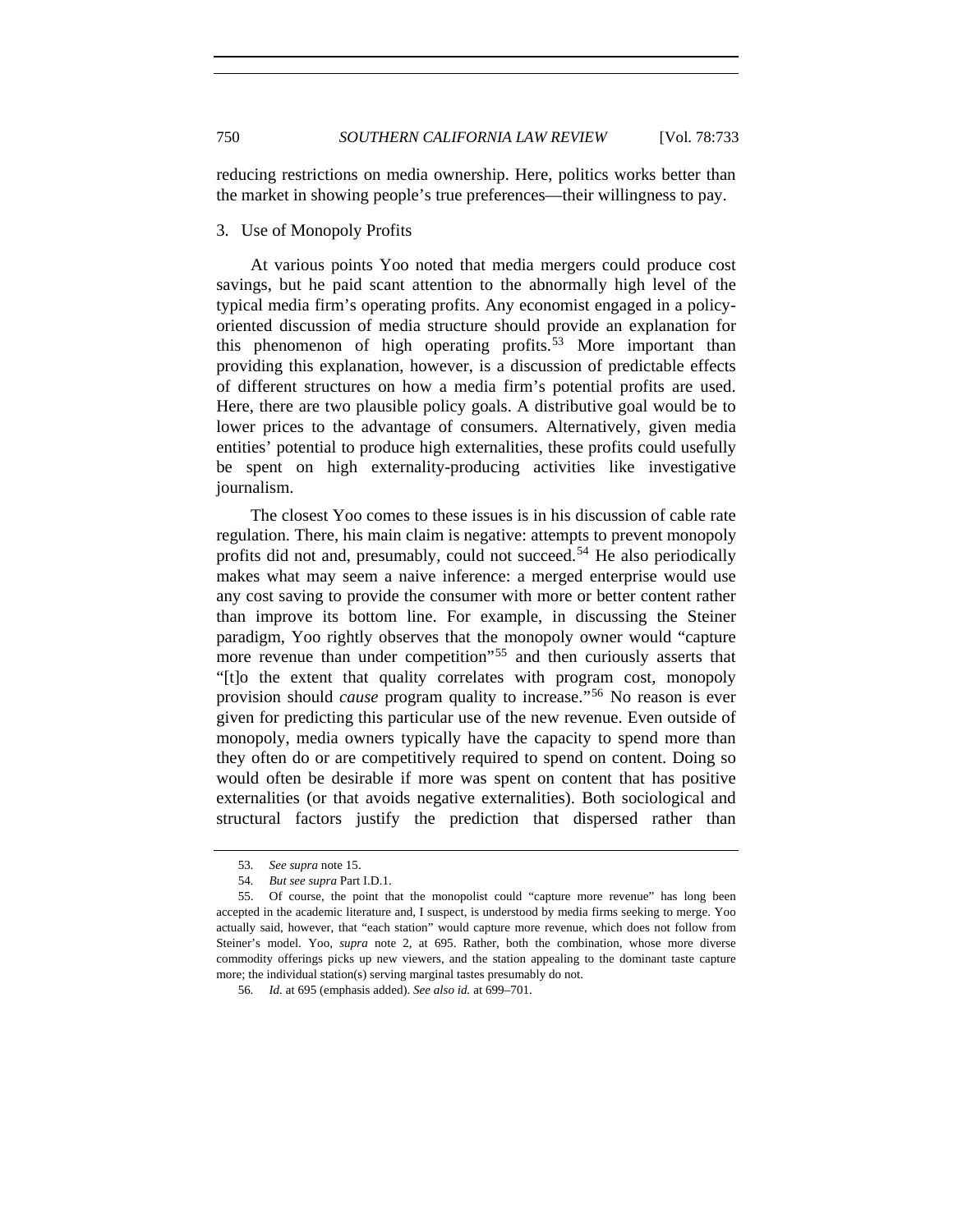concentrated ownership would empower decisionmakers more likely to do so.  $57$ 

4. True Efficiencies

Business enterprises and some economists instinctively interpret any cost saving, for example, a cost saving available due to a merger, as an efficiency. This is simply wrong from the perspective of total social welfare and the typical economic meaning of efficiency. If a merged entity can provide and sell news with fewer journalists, but if each journalist engaged in news gathering produces positive externalities, lay-offs would produce cost-saving for the firm but also reduce the number of journalists producing positive externalities. The real possibility, indeed the likely consequence, is that the lay-offs would reduce costs and increase profits but be inefficient.

The FCC, and Yoo by reference, relied on empirical evidence that purportedly showed that local media crossownership generally does not have undesirable effects on news quality.<sup>[58](#page-18-1)</sup> Think a moment about what situation one would expect to find in examining crossownership of a newspaper and broadcaster. To maximally realize possible synergies, a newspaper would predictably own the broadcaster that specialized most in news, a station that provided better than average, probably the best, news coverage in the locale. Not surprisingly, empirical studies bear this out. But what does this show? That crossownership benefits the public? Not at all.

<span id="page-18-0"></span><sup>57</sup>*.* This prediction receives strong support from the Project on Excellence in Journalism ("PEJ") report. *See* PROJECT FOR EXCELLENCE IN JOURNALISM, DOES OWNERSHIP MATTER IN LOCAL TELEVISION NEWS: A FIVE-YEAR STUDY OF OWNERSHIP AND QUALITY (2003), *at*  http://www.journalism.org/resources/research/reports/ownership/Ownership2.pdf

<span id="page-18-1"></span><sup>58</sup>*. See, e.g*., 2003 Biennial Review Order, *supra* note 31, at 13,754–55 ¶¶ 343–345, 13,761 ¶ 358 (discussing THOMAS C. SPAVINS, LORETTA DENISON, SCOTT ROBERTS & JANE FRENETTE, THE MEASUREMENT OF LOCAL TELEVISION NEWS AND PUBLIC AFFAIRS PROGRAMS (FCC, Media Ownership Working Group Study No. 7, 2002), *at* http://hraunfoss.fcc.gov/edocs\_public/ attachmatch/DOC-226838A12.pdf; and PROJECT FOR EXCELLENCE IN JOURNALISM, *supra* note 57). Although the PEJ study examined only six cases of crossowned stations, which provides a reason not to find its results in respect to crossownership to be statistically significant, most ownership categories that it considered contained at least fifty sample stations, making the FCC decision to ignore the study's primary results questionable. Thus, the FCC briefly mentioned but made no use of the PEJ's much better-supported finding that small ownership groups (three or fewer stations) as compared to larger ownership groups, and network affiliated stations as compared to network owned and operated stations, produce "higher quality newscasts." *Compare* 2003 Biennial Review Order, *supra* note 31, at 13,840– 42 ¶¶ 572–577, *with* PROJECT FOR EXCELLENCE IN JOURNALISM, *supra* note 57, at 1. This contradicts Yoo's conclusion that national ownership caps amount to censorship that reduces the quality of speech. Yoo, *supra* note 2, at 713.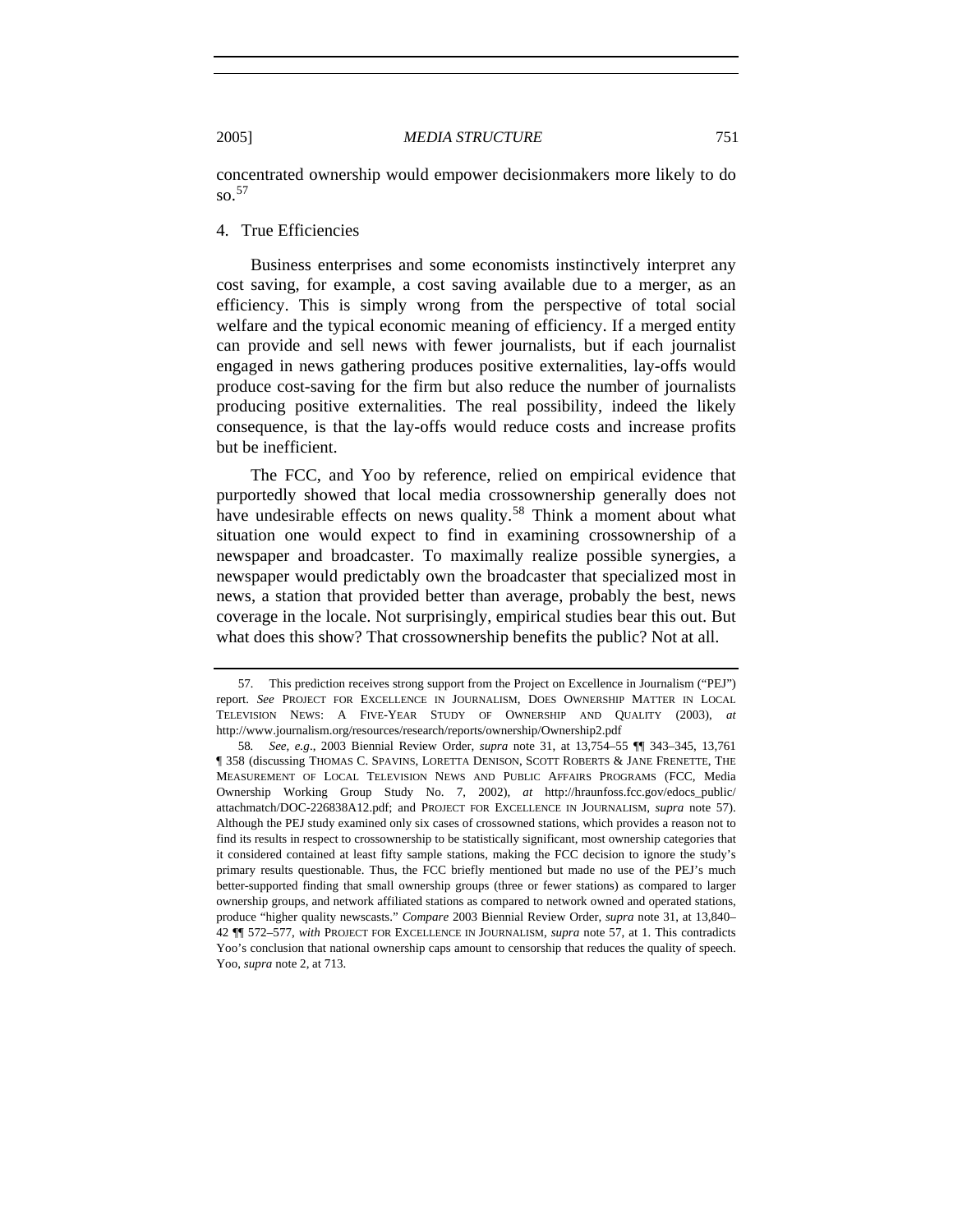A thorough evaluation requires consideration of two other questions. First, did the ownership "cause" better broadcast news or did it merely profit from synergies while owning the best local television news station, or did it do both? The best empirical evidence would probably examine whether the crossowned station provides better quality news than the finest news broadcaster in an equivalent market. If not, the crossownership may have merely merged control of the two dominant providers of local news, dangerously concentrating communicative power without increasing in any way the quality of local news. Unfortunately, the studies cited by the FCC do not provide evidence relevant to or otherwise evaluate this issue. Second, what about the effect of the merger on the newspaper? Newspapers are arguably the most significant source of information placed within the local public sphere.<sup>[59](#page-19-0)</sup> If so, the newspaper's journalistic performance is arguably the most relevant issue in relation to crossownership, and this is ignored by the studies. Elsewhere, however, some more ethnographic empirical investigations suggest that the greater workload placed on journalists who are required to perform for both mediums is having a negative effect.<sup>[60](#page-19-1)</sup> That is, the cost savings of crossownership may be real, but whether these should be seen as efficiencies, especially efficiencies that promote provision of a community's information or journalism needs, seems doubtful.

#### 5. Vertical Concentration

Yoo identifies a broad category of regulations of vertical integrations that includes not only limitations on cable operators' freedom to program all their channels with their own or their affiliated companies' content,<sup>[61](#page-19-2)</sup>

<span id="page-19-0"></span> <sup>59.</sup> Sources that people rely on for news are not nearly as significant as the source of correct and relevant information that people actually assimilate. As a source of accurate and assimilated news, newspapers may be much more important than commercial television. *See, e.g.*, Steven Kull, Clay Ramsay & Evan Lewis, *Misperceptions, the Media, and the Iraq War*, 118 POL. SCI. Q. 569 (2003). Moreover, a newspaper can be a media source of information even for a person who does not read it if, for example, news knowledge comes from conversations and the conversation partners report information learned from the paper.

<span id="page-19-1"></span><sup>60</sup>*. See* Eric Klinenberg, *Convergence: News Production in a Digital Age*, ANNALS AM. ACAD. POL. & SOC. SCI. (forthcoming 2005).

<span id="page-19-2"></span> <sup>61.</sup> Yoo notes that the D.C. Circuit struck down this "architecture" on First Amendment grounds. Time Warner Entm't Co. v. FCC, 240 F.3d 1126, 1137–39 (D.C. Cir. 2001). Given his apparent approval of the decision, *see, e.g.*, Yoo, *supra* note 2, at 704, it is not surprising that he did not discuss its truly remarkable nature. The Court repeatedly invoked the First Amendment "test" from *Turner Broadcasting System, Inc. v. FCC*, 512 U.S. 622 (1994) [hereinafter "*Turner I*"], but completely ignored the decision's actual holding and substantive dicta. The majority found must-carry rules possibly valid (actual validity had to await *Turner Broadcasting System, Inc. v. FCC*, 520 U.S. 180 (1997) ("*Turner II*"). Essentially, mandated carriage of stations other than those of the cable operator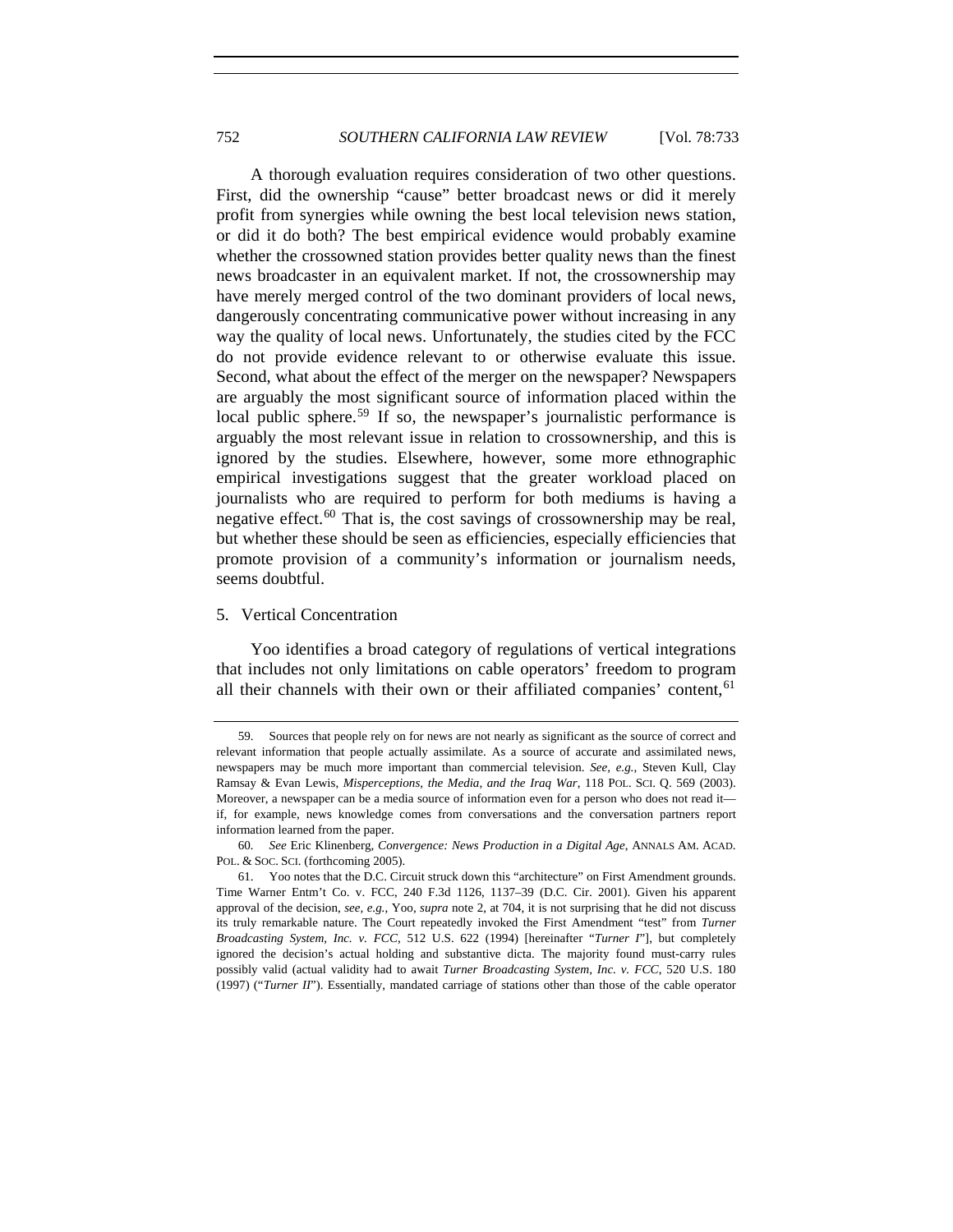but also rules capping national ownership of broadcast stations or of cable systems.<sup>[62](#page-20-0)</sup> In his discussion, he argues that a careful economic analysis shows that the "integrations" examined do not harm competition.

Put aside here are more specific challenges to Yoo's economic analysis.[63](#page-20-1) Another point is more telling. Yoo places all these rules into the category of vertical integration rather than horizontal because "[p]roperly evaluated, horizontal restrictions bar mergers among direct competitors who would otherwise be serving the same customers."<sup>[64](#page-20-2)</sup> This claim is crucial. He purportedly can then demonstrate that, as a form of vertical integration, the restricted mergers are unlikely to create sufficient economic power to restrict market competition and, therefore, the "existing regulations . . . serve to prevent industry participants from realizing the available efficiencies, which in turn reduces total quantity, quality, and diversity of speech . . . [thus] represent[ing] still another form of architectural censorship."[65](#page-20-3) Viewing these concerns as vertical integration however, already implies a commodity focus. If the policy concern is power over price, or even over content conveniently available to an individual consumer, Yoo is obviously right that sellers of content in

<span id="page-20-0"></span> 62. In this category, Yoo also includes chain-broadcasting rules that attempted to limit networks' power over affiliates and must-carry rules that require cable carriage of local broadcasters.

was the issue in both *Turner I* and *Time Warner*. Thus, the *Turner I* majority should have had little trouble finding that the same interests in diversity and power in the marketplace of ideas justify Time Warner ceding similar control over a portion of its channels to independent content providers. Even more interesting is Justice O'Connor, whose dissent offered cable operators greater First Amendment protection. After noting the "danger in having a single cable operator decide what millions of subscribers can or cannot watch," she suggested that "Congress might . . . conceivably obligate cable operators to act as common carriers for some of their channels, with those channels being open to all through some sort of lottery system or time-sharing arrangement." *Turner I*, 512 U.S. at 684 (O'Connor, J., dissenting). This is the precise scheme that the D.C. Circuit struck down. Thus, the D.C. Circuit relied most heavily on a Supreme Court decision where both the majority and dissent clearly supported the opposite of the Circuit's result.

<span id="page-20-1"></span> <sup>63.</sup> Yoo, like the D.C. Circuit in *Time Warner*, 240 F.3d at 1126, finds that vertical integration creates problems only when there is concentrated power in the primary market (for example, the market for cable channels or programming). Yoo, *supra* note 2, at 707–711. Apparently on this basis, the Circuit rejected, as would Yoo, the FCC decision to limit a single company to owning no more than 30% of the country's cable systems—a requirement that guarantees the country will have at least four cable owners. The court could only see a competitive reason to require a 60% ownership limit, which would guarantee just two cable purchasers of cable programming nationwide. To emphasize his point, Yoo notes with approval the Justice Department's use of the Hirschman-Herfindahl Index ("HHI") that does not, at least as a rule of thumb, find a danger of vertical integration if the HHI is below 1800. *Id.* at 707. The Circuit's approved standard, however, which allows a 60% and 40% two-firm market, could produce a HHI of 5200. Even under the FCC repudiated rule, a four firm industry of 30%, 30%, 30%, and 10% produces an HHI of 2800.

<span id="page-20-3"></span><span id="page-20-2"></span><sup>64</sup>*.* Yoo, *supra* note 2, at 705.

<sup>65</sup>*. Id.* at 713.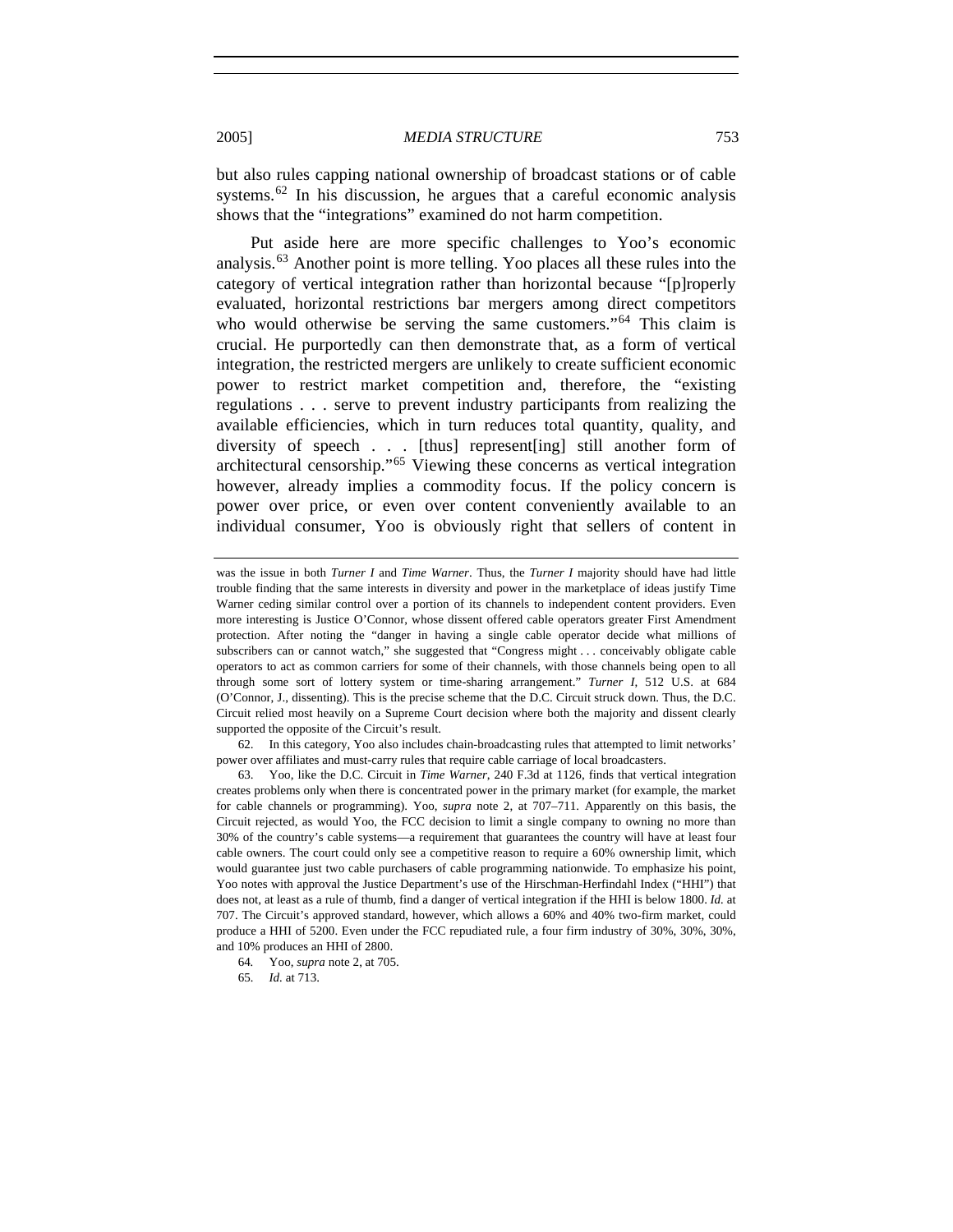Sacramento and Des Moines are not direct competitors.<sup>[66](#page-21-0)</sup> If the concern, however, is power or influence over public opinion in a national public sphere, these two stations, and every other station in the country, compete directly to influence the opinions that become nationally dominant. That is, Yoo's construction of "direct competitors" already embodies a normatively inadequate commodity focus. This focus dramatically reduces and reshapes the values that once led the FCC to create stringent national caps on broadcast ownership and that today generate popular opposition to the expansion of national (or international) media conglomerates.

#### II. CENSORSHIP AND THE CONSTITUTION

Medievalists consider, with affection, Chaucer to be the C-word. In contrast, for First Amendment devotees, though with considerably less affection, the C-word is censorship. Yoo describes as "architectural censorship" those "unintended effects" of structural regulation that have an important "adverse impact on speech."[67](#page-21-1) This characterization provides crucial support for the only doctrinal move that would realistically satisfy his "hope that the First Amendment would provide a basis for identifying and redressing architectural censorship when it arises."[68](#page-21-2) A constitutional objection to "unintended byproduct[s]" must lie in their "effects."[69](#page-21-3) Given the constitutional odiousness of censorship, finding censorship in effects provides the link that could motivate constitutional invalidation.

This Section first objects to Yoo's rhetorical move, and secondly argues that, if followed, his move suggests substantive conclusions against which I suspect even Yoo himself would rebel. Finally, this Section suggests that proper First Amendment theory, as well as existing black letter law, rejects Yoo's hoped-for doctrinal approach.<sup>[70](#page-21-4)</sup>

Possibly because of its extraordinary negative connotations, the term "censorship" is most at home when referring to *conscious attempts to suppress* particular expressive content. Other uses are normally derivative, aiming to add force to some criticism.<sup>[71](#page-21-5)</sup> Of course, First Amendment

<sup>66</sup>*. Id.* at 705.

<sup>67</sup>*. Id.* at 673–674.

<sup>68</sup>*. Id.* at 675.

<sup>69</sup>*. Id.* at 730.

 <sup>70.</sup> Yoo recognizes that existing doctrine rejects his approach. *Id.* at 730–731.

<span id="page-21-5"></span><span id="page-21-4"></span><span id="page-21-3"></span><span id="page-21-2"></span><span id="page-21-1"></span><span id="page-21-0"></span> <sup>71.</sup> I was guilty of seeking this rhetorical gain, though without trying to turn the claim into a constitutional argument, when I asserted that advertisers today are possibly the greatest censors in America. *See* C. EDWIN BAKER, ADVERTISING AND A DEMOCRATIC PRESS 3 (1994). Sometimes advertisers specifically seek to suppress content that negatively portrays their product, company, or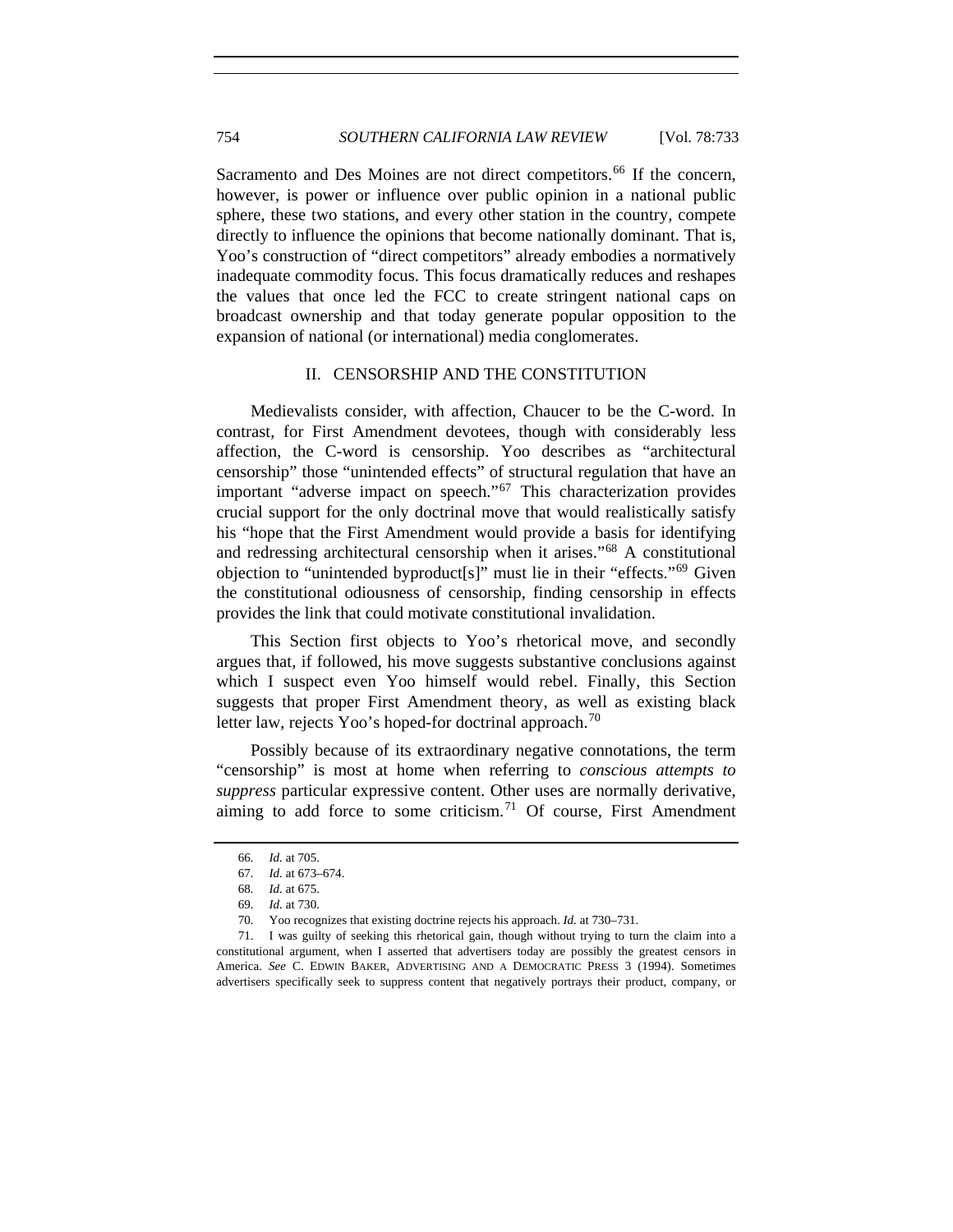objections to government actions are possible without characterizing the problem as censorship. Consider, for example, challenges to content neutral regulations—so called time, place, and manner regulations—or objections to judicially ordered disclosures of a reporter's confidential sources. Censorship does not even provide the only basis for objection to contentoriented laws. For example, a possible inquiry is whether requiring drug manufacturers to include warning labels is constitutionally objectionable in the way that compelling a school child to salute the flag is,  $\frac{72}{1}$  $\frac{72}{1}$  $\frac{72}{1}$  although the only interesting insight comes from seeing why the two are not normatively or constitutionally analogous. Still, censorship seems to be neither the wellarticulated objection to the compelled flag salute nor the rejected objection to warning labels.

Certainly, applying the term "censorship" to unintended consequences requires a considerable stretch. Two taxes, one media specific, the other general, could have the same adverse impact on media provision of expression without being equally identified as censorship. Characterizing Huey Long's 2% "tax on lying" as censorship would not mean that this characterization fits today's general sales taxes.<sup>[73](#page-22-1)</sup> Not only is the term usually reserved for cases where the lawmaker is conscious of the effects, but also implicitly for where these adverse effects are desired. Any intelligent policymaker recognizes that almost any media architecture, as compared to the universe of possible structures, will affirmatively promote some and negatively affect other expressive opportunities.<sup>[74](#page-22-2)</sup> For these reasons, Yoo's use of the term censorship to indicate rhetorical disapprobation for various structural or architectural rules is problematic.

Assume, for discussion purposes, the propriety of Yoo's usage, and that censorship can refer to architecture that has serious adverse consequences for speech even where these consequences are not affirmatively desired or intended. What must be recognized is that the

political agenda—conduct that might narrowly be viewed as censorious. I and others, however, have also described as censorship the media's provision of content aimed at attracting an advertiser-desired audience with full knowledge of, but no particular desire for, the serious adverse consequences for the creation and availability of media content desired by other people. *See* William B. Blankenburg, *Newspaper Ownership and Control of Circulation to Increase Profits*, 59 JOURNALISM Q. 390 (1982).

<span id="page-22-0"></span><sup>72</sup>*. Compare* Va. State Bd. of Pharmacy v. Va. Citizens Consumer Council, 425 U.S. 748, 771 n.24 (1976), *with* W. Va. State Bd. of Educ. v. Barnette, 319 U.S. 624 (1943).

<span id="page-22-1"></span> <sup>73.</sup> *See* Grosjean v. Am. Press, 297 U.S. 233, 250 (1936) (invalidating Louisiana's gross receipts tax on newspapers and magazines).

<span id="page-22-2"></span><sup>74</sup>*. Cf*. Duncan Kennedy & Frank Michelman, *Are Property and Contract Efficient?*, 8 HOFSTRA L. REV. 711 (1980) (showing that neither state of nature, collective ownership, nor a private property regime can be shown to be Pareto superior to any of the others, but that each has characteristically different Pareto optimal solutions).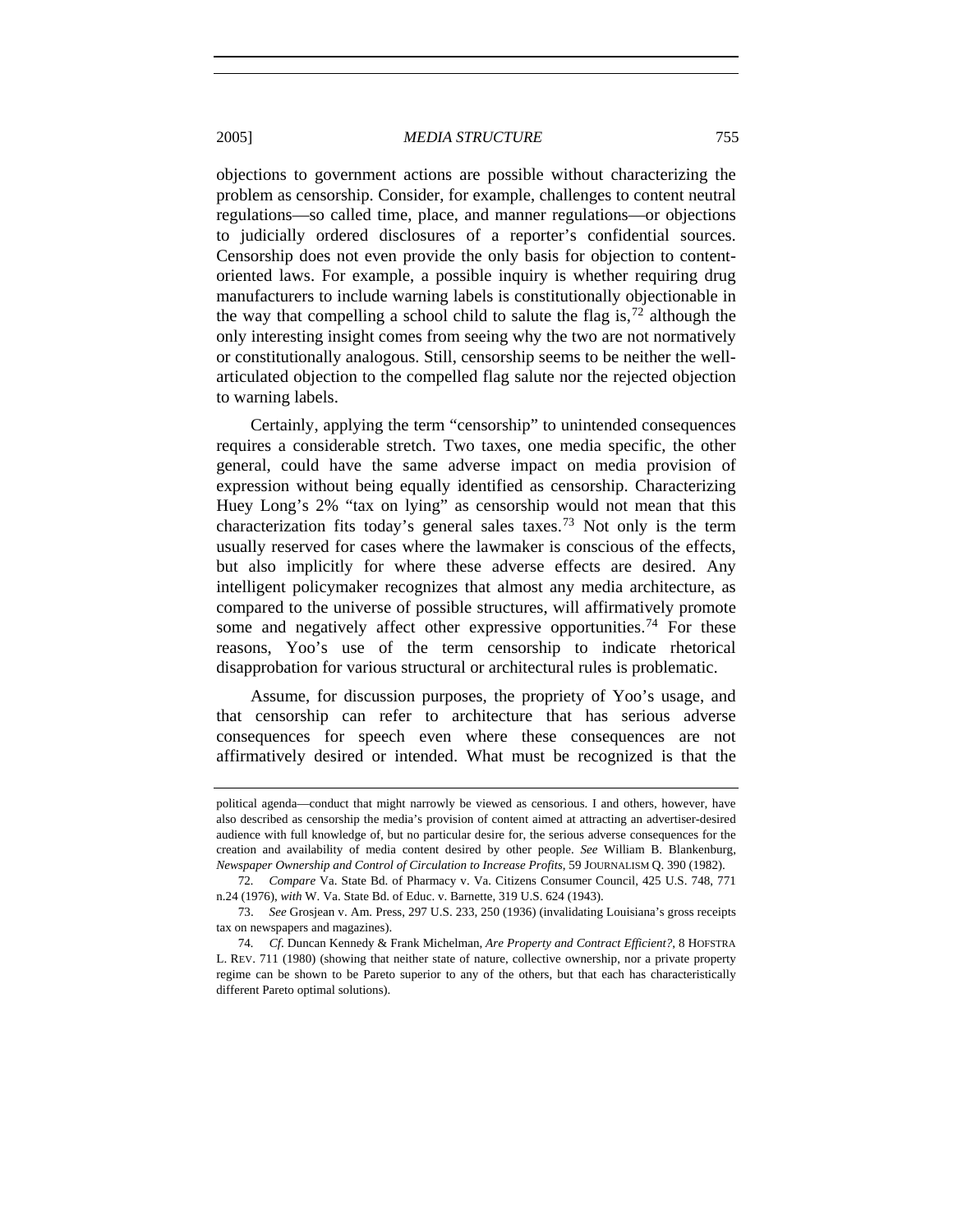market is a form of architecture. Not only is it architecture, it can have severe adverse effects on the quality and diversity of mass media communications. In Yoo's terminology, the market is censorship.[75](#page-23-0) Precisely this observation has been central to a Western European view that a predominantly public broadcast architecture is needed in order to prevent this serious censorship.[76](#page-23-1)

Certainly, market architecture's potential for adverse consequences for diversity, quality, and some groups' speech opportunities has been central to many disputes about media policy. During the late 1920s and early 1930s, corporate interests pushing a market-based, commercial broadcasting system and labor, religious, educational, and public interest groups favoring a partially or completely noncommercial system were fully aware that "architectural" choices have substantial effects on content. Their disagreement was primarily over evaluation—although they may have also differed somewhat in empirical predictions.<sup>[77](#page-23-2)</sup> Congress realized that either licensing spectrum to noncommercial interests, licensing largely to commercial users, creating private property rights in spectrum, or some other regulatory scheme such as managed common carriage would promote valuable speech opportunities in the face of the tragic chaos of the commons. It also realized that adoption of any scheme would have important adverse consequences for some speech content and speakers in comparison to how they would fare under an alternative regime. The Supreme Court, however, seemed little troubled by Congress's authority to choose a preferred architecture.<sup>[78](#page-23-3)</sup> It also observed that, once having made a choice, Congress could, but was not required to, impose further architectural or affirmative behavioral requirements on favored spectrum users on behalf of the speech interests of those disadvantaged by the chosen architecture.[79](#page-23-4) The Court properly found that the choice of which speech to architecturally advantage and which to disadvantage is normally a matter of democratic normative choice about the type of communications order, that is, the type of content, to favor.  $80$ 

<span id="page-23-0"></span> <sup>75.</sup> Implicitly, but famously, Justice Hugo Black made this point in Associated Press v. United States, 326 U.S. 1, 20 (1945).

<sup>76</sup>*. See* HUMPHREYS, *supra* note 46, at 119.

<span id="page-23-5"></span><span id="page-23-4"></span><span id="page-23-3"></span><span id="page-23-2"></span><span id="page-23-1"></span><sup>77</sup>*. See generally* ROBERT W. MCCHESNEY, TELECOMMUNICATIONS, MASS MEDIA, AND DEMOCRACY: THE BATTLE FOR CONTROL OF U.S. BROADCASTING, 1928–1935 (1993) (describing the political battles around this choice).

 <sup>78.</sup> Red Lion Broad. v. FCC, 395 U.S. 367 (1969).

<sup>79</sup>*. Id*. *See also* CBS v. Democratic Nat'l Comm., 412 U.S. 94 (1973).

 <sup>80.</sup> *Turner Broadcasting*, *supra* note 30.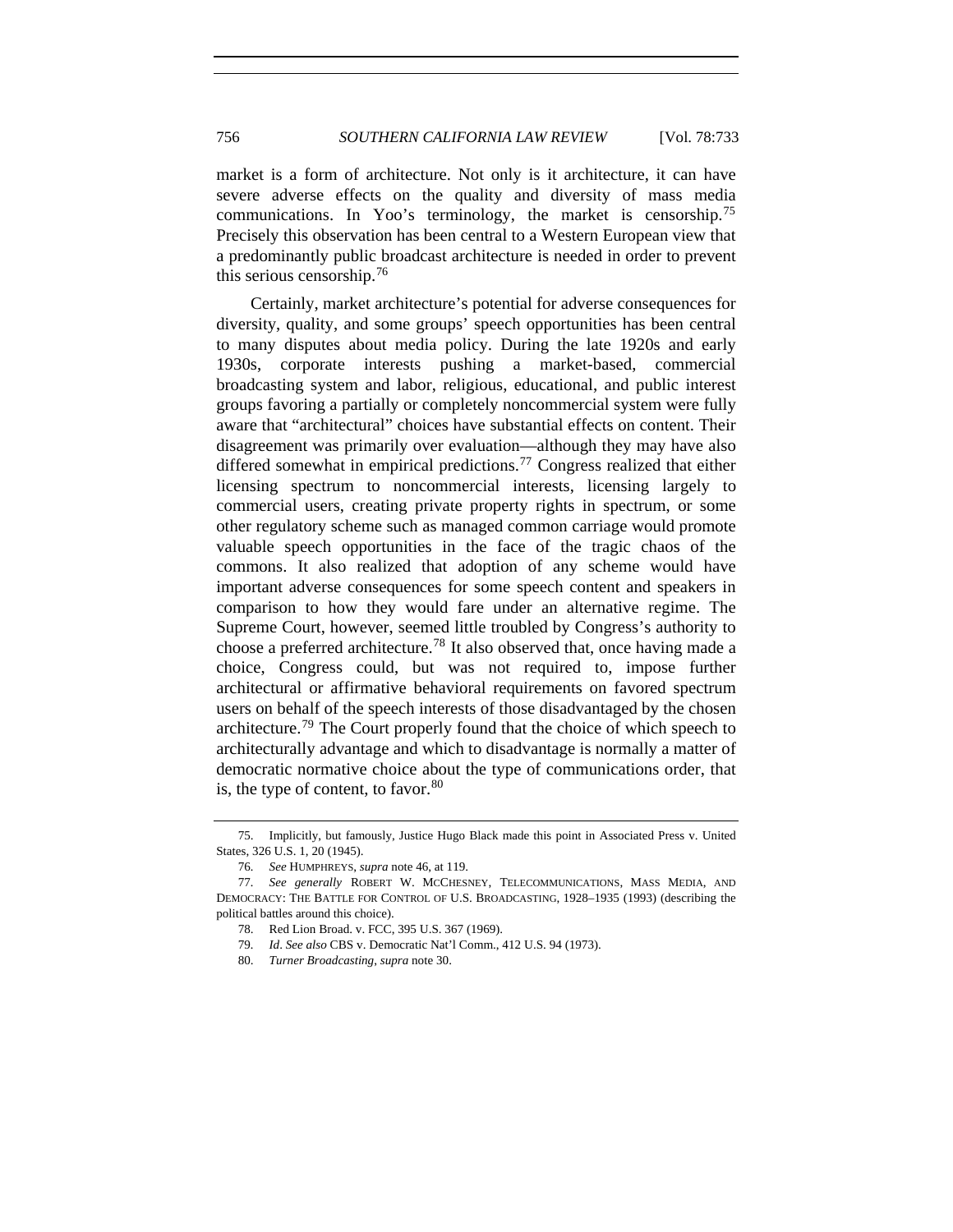In contrast, as he makes clear in his preference for an activist judicial review of "architectural censorship," Yoo presumably must recommend that any reliance on market architecture be subject to strict constitutional review.[81](#page-24-0) Interestingly, the German Constitutional Court accepts Yoo's activist ambitions, although it accepts neither his normative nor economic views. It has held that the German constitution mandates provision of the services of public broadcasting; moreover, the German Court found that a mixed system that includes private broadcasting is constitutionally permissible only if private broadcasters are subject to considerable regulation, including regulation aimed at promoting diversity.<sup>[82](#page-24-1)</sup>

Yoo's approach could also lead to examination of other architectural features. In *Miami Herald Publishing Co. v. Tornillo*, [83](#page-24-2) the Court glorified the editor's freedom to decide on content. $84$  From the perspective of Yoo's article, it may be questionable whether an architecture that allows an owner to fire, or otherwise control, an editor for editorial choices is

83. Miami Herald Publ'g Co. v. Tornillo, 418 U.S. 241 (1974).

<span id="page-24-3"></span><span id="page-24-2"></span>84. *Id.* at 258 (holding that the "statute [at issue] failed to clear the barriers of the First Amendment because of its intrusion into the functions of editors . . . . [and that] [t]he choice of material to go into a newspaper . . . constitute[s] the exercise of editorial control and judgment").

<span id="page-24-0"></span> <sup>81.</sup> Yoo offers the state action doctrine as the reason why market structures that censor speech, in his sense of censor, are not problematic, while structures chosen by government that have similar censorious effects "might be [constitutionally] problematic." Yoo, *supra* note 2, at 715 n.207. His article's primarily enterprise is to use economic analysis to identify media structures that have adverse consequences and then to propose changes in constitutional doctrine to invalidate objectionable structures. Thus, it would seem evenhanded and consistent to seek changes in "state action doctrine," just as he proposes changes in "effects doctrine"—unless his real concern was not media performance but protection of corporate power. Clearly the more evenhanded move would be logically easy—and actually, probably more desirable and less dangerous than giving courts the role of monitoring effects. As for logic, the government creates the ownership, contractual, property, corporate, and other rights that determine the form of any market structure. If constitutional law should invalidate various architectures chosen by government (as opposed to, for example, focusing on interferences with the media's content choices), the consistent position should be to evaluate all government created and maintained market structures. Nothing in the abstract logic of state action doctrine prevents this. In fact, as noted below, the Court in an unusual context invalidated on First Amendment grounds the government's attempt to leave content choices to a market entity. Individual Justices—and other countries—have also found reliance on media market structures to create constitutional problems in the media context. *See infra* text accompanying notes 82–89. Of course, my main point is not to advocate this activist result—although, if consistent, Yoo should—but to argue that the Court had it right when it treated media structural choices as not raising serious constitutional problems as long as those choices can be reasonably interpreted as attempting to promote a democratic communications order.

<span id="page-24-1"></span> <sup>82.</sup> *See* Cable Penny Case, BVerfGE 90, 60 (1994); North Rhine-Westphalia Broad. Case, BVerfGE 83, 238 (1991); Third Broad. Case, BVerfGE 57, 295 (1981); HUMPHREYS, *supra* note 46, at 137–38. These cases are translated into English in 2 DECISIONS OF THE BUNDESVERFASSUNGSGERICHT, FEDERAL CONSTITUTIONAL COURT, FEDERAL REPUBLIC OF GERMANY, PARTS I & II: FREEDOM OF SPEECH 199–219, 493–534, 587–619 (1998).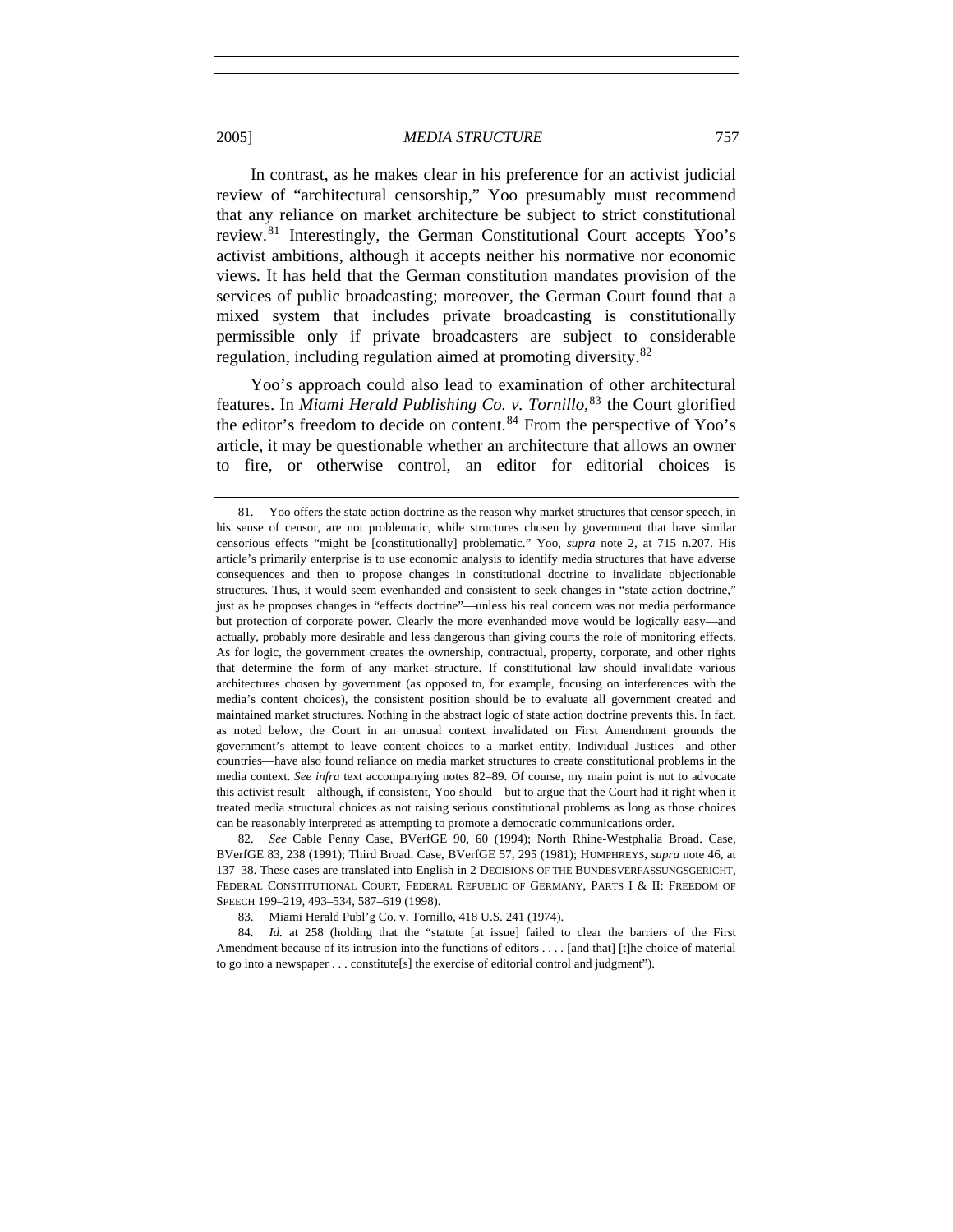unconstitutional because it "intrud[es] into the functions of editors."[85](#page-25-0) Again, some western democracies provide editors some legal protection often described as providing "internal freedom"—precisely from improper interference by publishers, that is, owners.<sup>[86](#page-25-1)</sup>

Likewise, either market or ideological incentives can lead broadcasters to deny access to those who would pay to present views on controversial public matters, as opposed to advertising their products. Two dissenting Justices generally very sensitive to First Amendment freedoms, Justices Brennan and Marshall, concluded that the government violated the First Amendment by failing to mandate that commercial broadcasters open up their advertising time to paid discussions of controversial issues. These Justices concluded that free market architecture here was unconstitutional, in part because of its severe adverse effects on the diversity of, and opportunities for, expression. $87$  Although better explained as a finding that government had engaged in an indirect but content-based attempt to rid cable of indecency, the Court similarly found a peculiar use of free market architecture to be unconstitutional in *Denver Area Educational Telecommunications Consortium, Inc. v. FCC*. [88](#page-25-3) The Court invalidated a congressional attempt to recognize the "market-based" authority of cable systems to determine whether certain public, educational, or governmental  $("PEG")^{89}$  $("PEG")^{89}$  $("PEG")^{89}$  channels may broadcast indecent material.

Despite objections to the market's important adverse consequences, in this country free market architecture is presumptively not unconstitutional. Still, this result may obtain not because Americans are unable to see that the market is merely one among many possible architectures. Rather, it may and should reflect judicial acceptance of broad legislative choice over communication systems' architecture. Most congressional structural choices that restrict an unregulated media market are also routinely upheld. Before *Turner Broadcasting System, Inc. v. FCC* ("*Turner I*"),<sup>[90](#page-25-5)</sup> the "reasonableness" standard articulated in *FCC v. National Citizens* 

 <sup>85.</sup> *Id.* at 258.

<span id="page-25-1"></span><span id="page-25-0"></span> <sup>86.</sup> S*ee* DANIEL C. HALLIN & PAOLO MANCINI, COMPARING MEDIA SYSTEMS: THREE MODELS OF MEDIA AND POLITICS 40 n.4, 175 (2004); HUMPHREYS, *supra* note 46, at 108–09.

<span id="page-25-5"></span><span id="page-25-4"></span><span id="page-25-3"></span><span id="page-25-2"></span> <sup>87.</sup> CBS v. Democratic Nat'l Comm., 412 U.S. 94 (1973) (Brennan, J., and Marshall, J., dissenting).

 <sup>88.</sup> Denver Area Educ. Telecomms. Consortium, Inc. v. FCC, 518 U.S. 727 (1996).

<sup>89</sup>*. Id*. at 732.

 <sup>90.</sup> *Turner I*, 512 U.S. 622 (1994).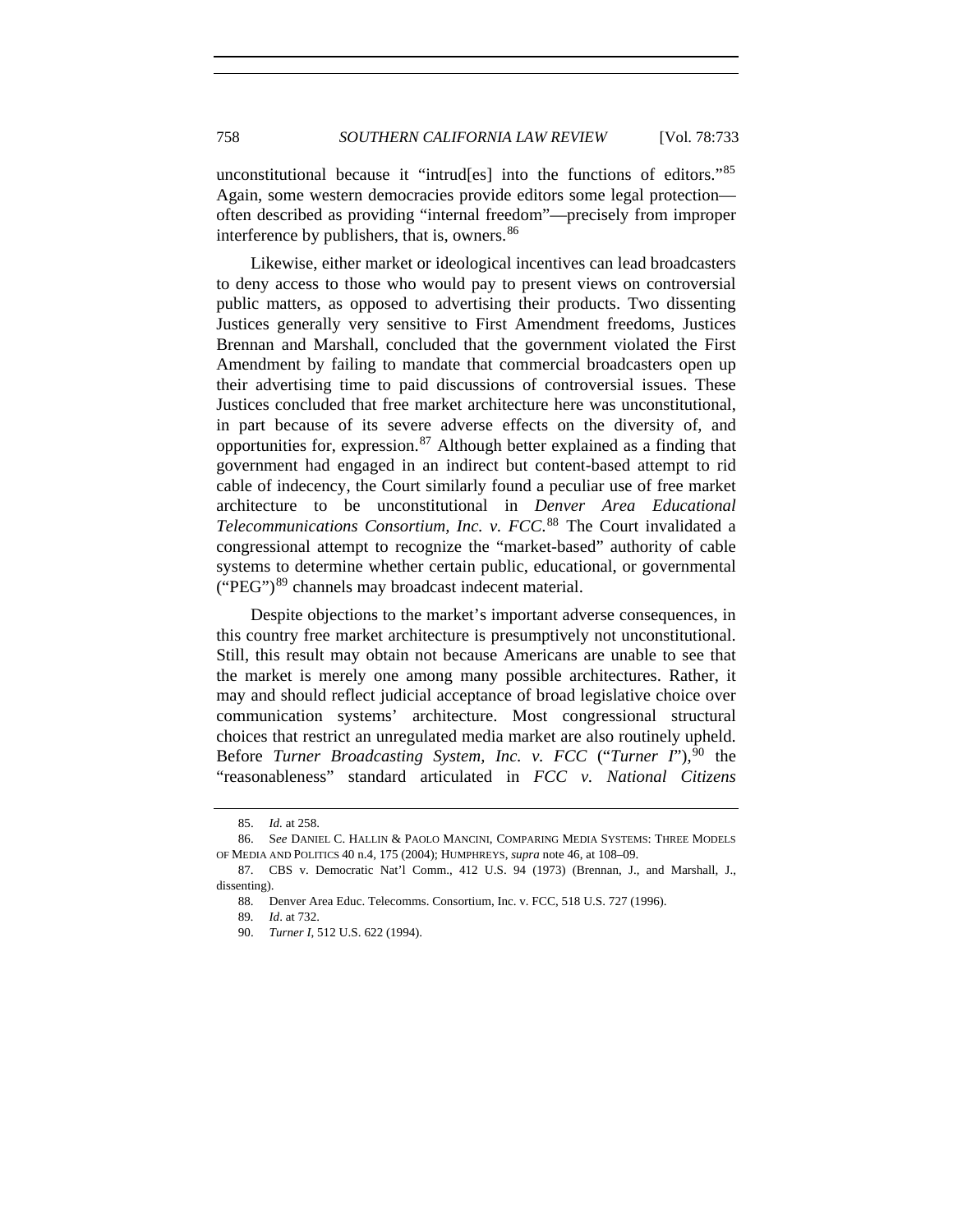*Committee for Broadcasting*<sup>[91](#page-26-0)</sup> ("*NCCB*") arguably represented the courts' treatment of structural regulation in all communications media, not just in the case's "official" domain of broadcasting.<sup>[92](#page-26-1)</sup> It allowed, without specific empirical support, virtually any structural regulation that could be understood as reasonable and not an attempt at speech suppression, even though the regulation might seriously and obviously disadvantage some speech or speakers.

In contrast, in order to restrict what he purports to be censorship in his four case studies, Yoo argues for more stringent review. He believes that *Turner I* could have helped considerably if interpreted to require strong empirical evidence of the necessity for and benefits of regulation.<sup>[93](#page-26-2)</sup> But given the apparent failure of this approach to eventuate, Yoo's activist conclusion is that only an "effects" analysis is likely to achieve the desired results<sup>[94](#page-26-3)</sup>—although he clearly recognizes that the Court is unlikely to adopt such an approach.<sup>[95](#page-26-4)</sup>

This Comment abstains from presenting a general critique of the necessary instrumentalism of any serious constitutional scrutiny of structural regulations (an instrumentalism not inherent in constitutional objections to facial "censorship"[96](#page-26-5)). Instead the Comment notes two difficulties with Yoo's proposed activism, both unintentionally illustrated

95*. Id.* at 731.

<span id="page-26-0"></span> <sup>91.</sup> FCC v. Nat'l Citizens Comm. for Broad., 436 U.S. 775 (1978) (holding that regulations are valid if "based on permissible public-interest goals . . . so long as [they] . . . are not an unreasonable means for seeking to achieve these goals").

<span id="page-26-1"></span><sup>92</sup>*. See generally Turner Broadcasting*, *supra* note 30. As Yoo observes, *NCCB* self-consciously limited not just broadcasters but ownership opportunities of entities with "'the fullest First Amendment protection—newspapers.'" Yoo, *supra* note 2, at 722 (quoting 2003 Biennial Review Order, *supra* note 31, at 13,793 ¶ 441). Once the Court in *Turner I* made clear that it viewed *Miami Herald Publishing Co. v. Tornillo*, 418 U.S. 241 (1974), as representing an objection to penalizing content choices and not as an objection to a structural rule limiting editorial control, *see Turner I*, 512 U.S. at 653–56, and once *Denver Area Education Telecommunications Consortium, Inc. v. FCC*, 518 U.S. at 727, is seen as invalidating a complex design intended to promote content-based suppression of indecency, only *Los Angeles v. Preferred Communications, Inc.*, 476 U.S. 488 (1986), remains as an example of the Supreme Court identifying a structural (architectural) regulation it might invalidate. Even there, invalidation would occur, if at all, only because the government improperly authorized a monopoly without any justification in physical or economic needs.

 <sup>93.</sup> Yoo, *supra* note 2, at 727–728.

<sup>94</sup>*. Id.* at 730.

<span id="page-26-5"></span><span id="page-26-4"></span><span id="page-26-3"></span><span id="page-26-2"></span><sup>96</sup>*. See* Simon & Schuster v. N.Y. State Crime Victims Bd., 502 U.S. 105, 124–28 (1991) (Kennedy, J., concurring) (holding that once a general content-based restriction on protected speech is found, the inquiry should end rather than continue to the issue of justification). *See also* Hustler Magazine v. Falwell, 485 U.S. 46 (1988); Brandenburg v. Ohio, 395 U.S. 444 (1969); N.Y. Times v. Sullivan, 376 U.S. 254 (1964). *See generally* C. Edwin Baker, *Harm, Liberty, and Free Speech*, 70 S. CAL. L. REV. 979 (1997).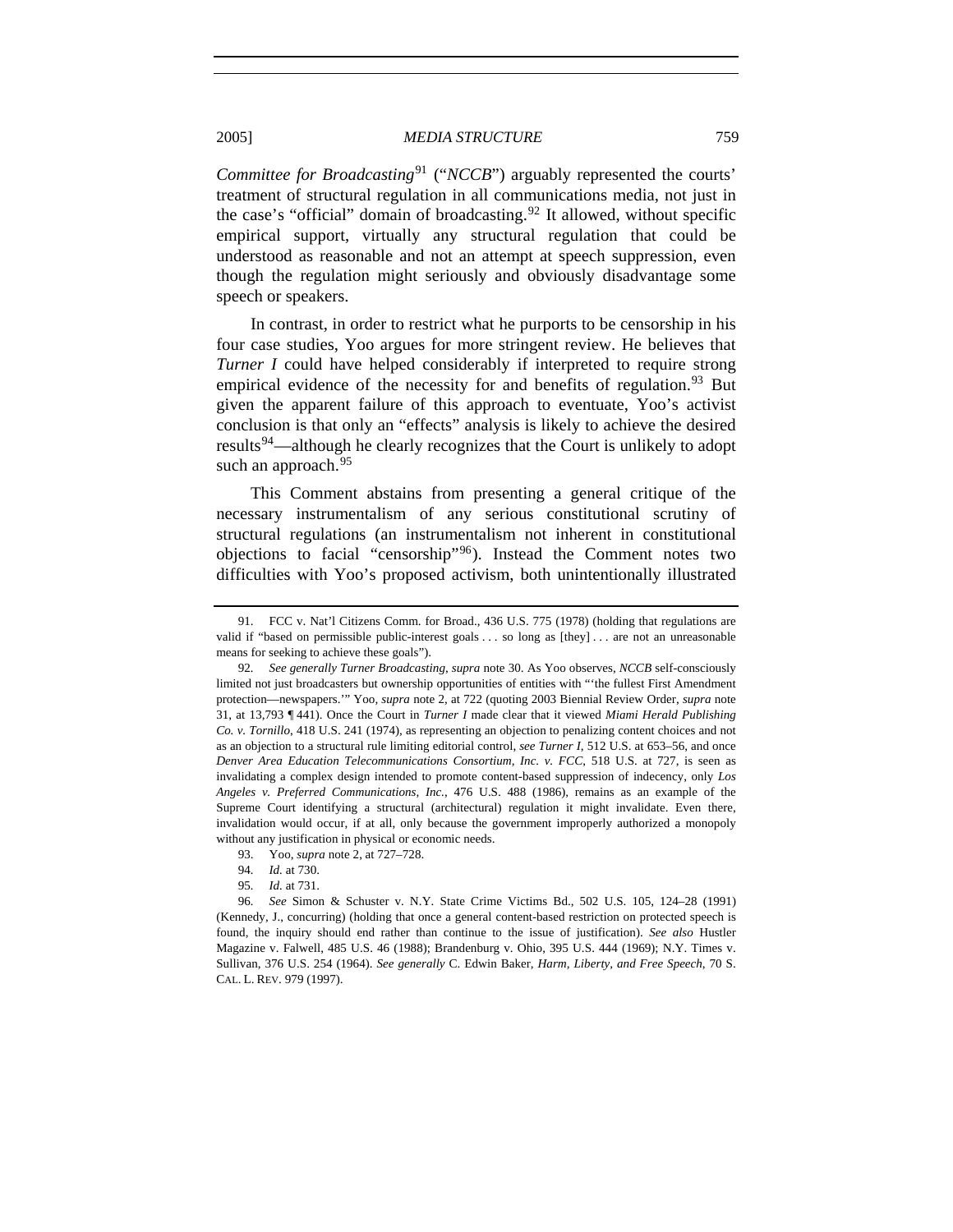by his own analyses, and then observes a final and more basic problem with Yoo's suggestion. First, his hoped-for review, like many instrumentalist scrutinies, slides too easily into improperly finding constitutional violations by first misidentifying a law's legitimate purpose and then showing the law unnecessary, maybe even counterproductive, in achieving that end. This occurred in Yoo's analysis of both horizontal and assertedly vertical ownership restrictions (and arguably is common to many proposed constitutional critiques of non-media structural regulations that limit corporate moneymaking activities). Second, potentially informative economic analyses often mislead because the analyst unjustifiably ignores a law or policy's most important positive effects (especially noncommodified effects). Here too, Yoo's article provides an illustration. By negative lesson, the article should serve as counsel against authorizing rigorous constitutional review of structural or architectural choices.

The final problem is more fundamental. Even without disagreement about the likely overt, immediate consequences, people differ over the significance and even valence of these consequences and, hence, over the value of the structural and distributional rules that produce them. Nowhere is this more true than in the communications sphere. Different respectable democratic theories suggest different, only somewhat overlapping, visions of an ideal communications order. Different structural regulations including different degrees of reliance on unregulated markets—advance different conceptions of press freedom that are themselves related to different conceptions of democracy.<sup>[97](#page-27-0)</sup> Empirical evidence assessable by courts will not resolve which visions of democracy, and hence which communications orders, are best. The democratic theory that I find most persuasive—which I call "complex democracy"[98](#page-27-1) and Jürgen Habermas, in rejecting both republican and liberal theories as adequate in themselves, calls "discourse theory of democracy"<sup>[99](#page-27-2)</sup>—suggests an even greater difficulty for constitutional review. Given real but somewhat conflicting requirements of ideal democratic public discourse, which of many opposing media policies will better serve society's communication needs cannot be determined on the basis of abstract—read "constitutional" principles. Rather, the best answer will reflect which of several valuable but often competing communicative discourse forms currently needs

 <sup>97.</sup> BAKER, *supra* note 14, at 125–53, 193–213.

<sup>98</sup>*. Id.* at 143–47.

<span id="page-27-2"></span><span id="page-27-1"></span><span id="page-27-0"></span> <sup>99.</sup> JÜRGEN HABERMAS, BETWEEN FACTS AND NORMS: CONTRIBUTIONS TO A DISCOURSE THEORY OF LAW AND DEMOCRACY 166–67, 283–86, 296–302 (1996); Jürgen Habermas, *Three Normative Models of Democracy*, 1 CONSTELLATIONS 1, 4 (1994).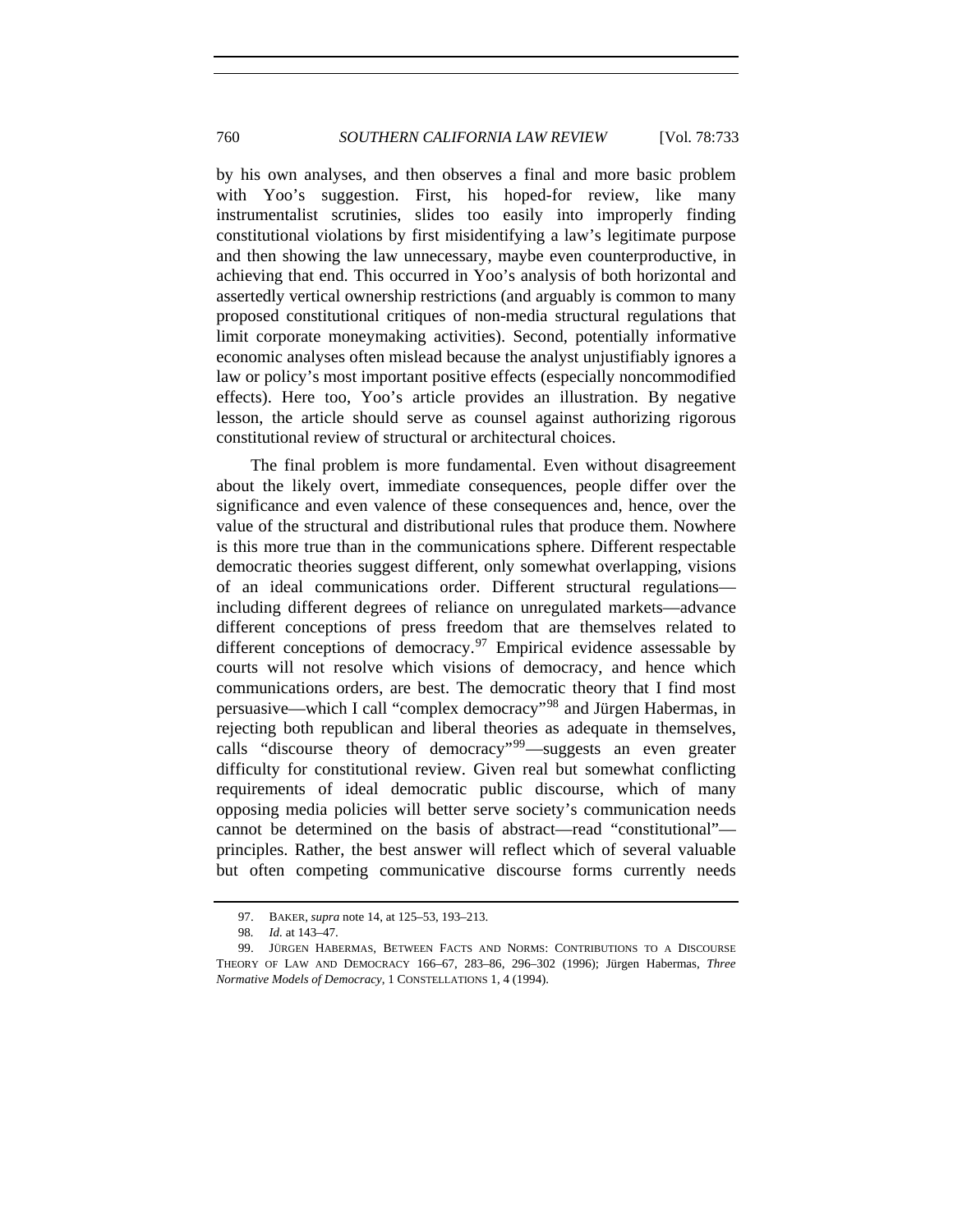nurturing most. If this claim is right, identifying proper goals of media policy not only will be normatively controversial, it will also be very finely contextually variable. Does society need more common media<sup>[100](#page-28-0)</sup> or more media pluralism? All major democratic theories largely agree that traditional censorship is objectionable. In contrast, the value of varying architectures (and their intended and unintended consequences) is properly subject to contextual debate, a debate that is short-circuited by Yoo's broader use of the censorship label. Commentators, of course, act appropriately in identifying unintended consequences—although they should be modest about any claim that these consequences were really unpredicted. Their effort, however, should aim at informing political debate, not supporting judicial invalidation.

\* \* \*

At the country's beginning, Congress provided a huge subsidy for newspaper delivery. Many newspapers were mailed under rules that provided for free postage, while the general rate for sending a newspaper 500 miles was 1.5 $\phi$  as compared to 25 $\phi$  for a letter. The result was that letter writers, primarily businessmen dealing with commercial matters, were disadvantaged (censored?) while subsidizing the delivery of newspapers. Nevertheless, support for postal subsidies "transcended national-local, Federalist-Republican cleavages . . . . [since] [a]ll who wanted the fragile union to survive saw the urgency of ensuring a widespread flow of public information."<sup>[101](#page-28-1)</sup> Still, debate about the subsidies' precise content was sharp. All sides saw that the architecture held differential advantages for various contents and different political, cultural, and sectional agendas. Some significant postage charge and distance-sensitive postage would help protect rural papers from being overwhelmed by competition from city papers; a single low rate or, even better, free postage would advantage urban papers and, purportedly, lead to outlying districts being better informed. The initial result in 1792 can be seen as a compromise—free postage for exchange papers (that, though traditional, possibly most benefited the local country papers) plus two distance zones combined with very low rates for newspapers in both zones, as compared to nine zones and higher rates for letters. In fact, these architectural disputes continued. The adamant opposition of Jacksonian forces, for example, defeated free postage for papers in the Senate by only

<sup>100</sup>*. Cf.* CASS SUNSTEIN, REPUBLIC.COM (2001).

<span id="page-28-1"></span><span id="page-28-0"></span> <sup>101.</sup> RICHARD B. KIELBOWICZ, NEWS IN THE MAIL: THE PRESS, POST OFFICE, AND PUBLIC INFORMATION, 1700–1860S 38 (1989). This paragraph is based on *id.* at 31–38, 58–64, 82–86. The material and its implications are summarized in *Turner Broadcasting*, *supra* note 30, at 98–99, 105–08.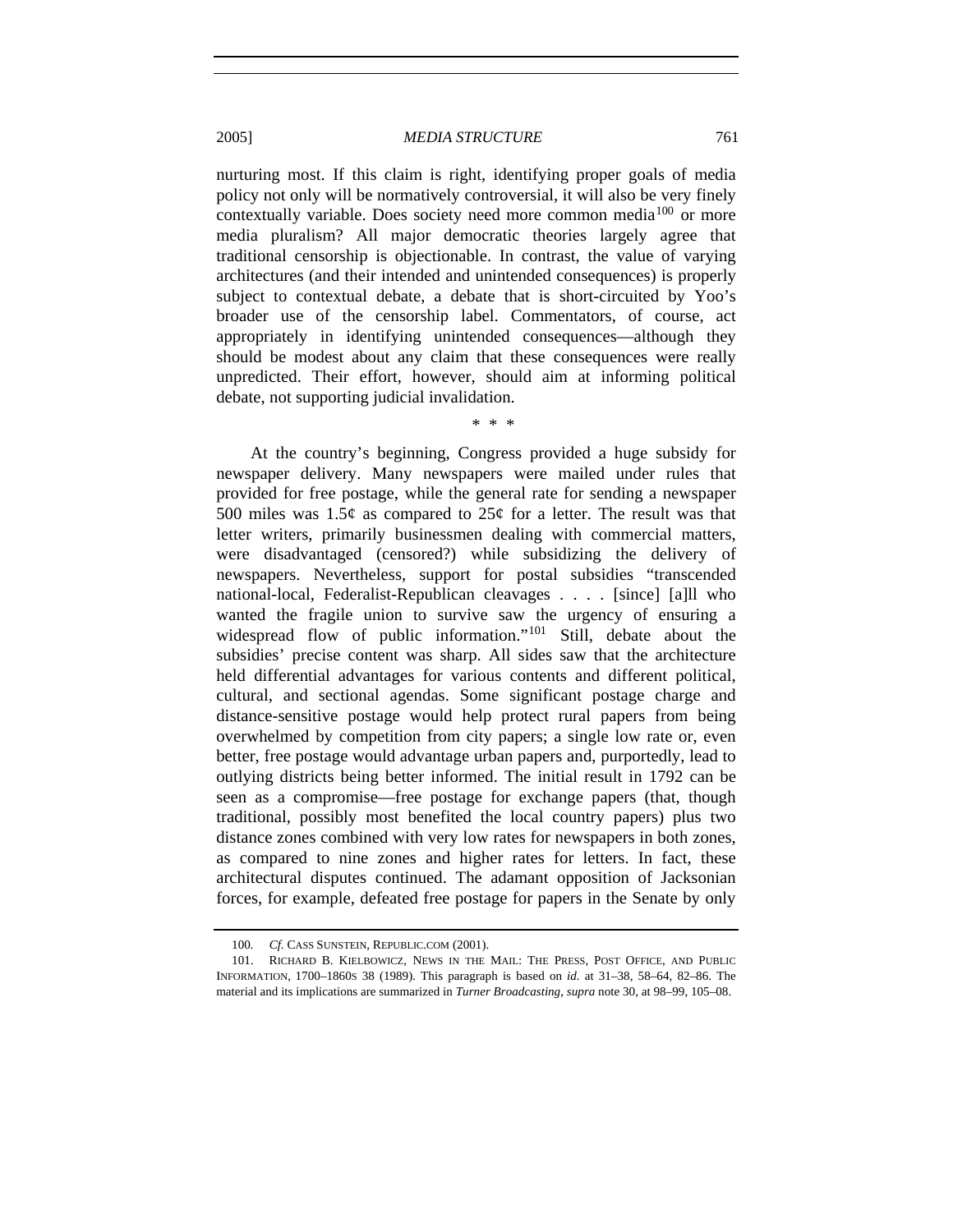one vote. They clearly feared that free postage would lead to urban papers utterly destroying their local papers, maybe even local culture— "annihilat [ing] at least one-half of [their] village newspapers."<sup>[102](#page-29-0)</sup> By contrast, in 1845 both sides could see benefit in establishing free local delivery for papers as compared to the continued (although still greatly subsidized) charges for delivery of distant papers.

So what is to be learned from this postal history? That Yoo is right in seeing that architectural consequences are real. But who could have thought otherwise? Certainly not those who choose policies that sometimes rely on and sometimes diverge from the market. Those consequences are the point. What else do we learn? Clearly, without these and many other architectural or structural interventions we would not have arrived at the media system that has often served the public and the country well.<sup>[103](#page-29-1)</sup> Without congressional structural interventions, even with the negative censorious effects they had on some publications, the newspaper industry may have never played its crucial political role at the country's beginning. I doubt that the Constitution provides the resources to determine which form of postal architecture is best. I am confident that, whether or not ideal, the country was better off, and possibly its survival achieved, because of political structural choices not being ruled impermissible by the courts. Despite the possibility of severe negative consequences for disfavored competing publications, censorship is the wrong term to apply to, and constitutional law the wrong mechanism to judge, these choices that offered crucial support to the project of creating a nation.

<span id="page-29-0"></span><sup>102</sup>*.* KIELBOWICZ, *supra* note 101, at 61 (citation omitted) (quoting Senator Isaac Hill, a former publisher of a "zealous Jackson organ").

<span id="page-29-1"></span><sup>103</sup>*. See generally* PAUL STARR, THE CREATION OF THE MEDIA: POLITICAL ORIGINS OF MODERN COMMUNICATIONS (2004).